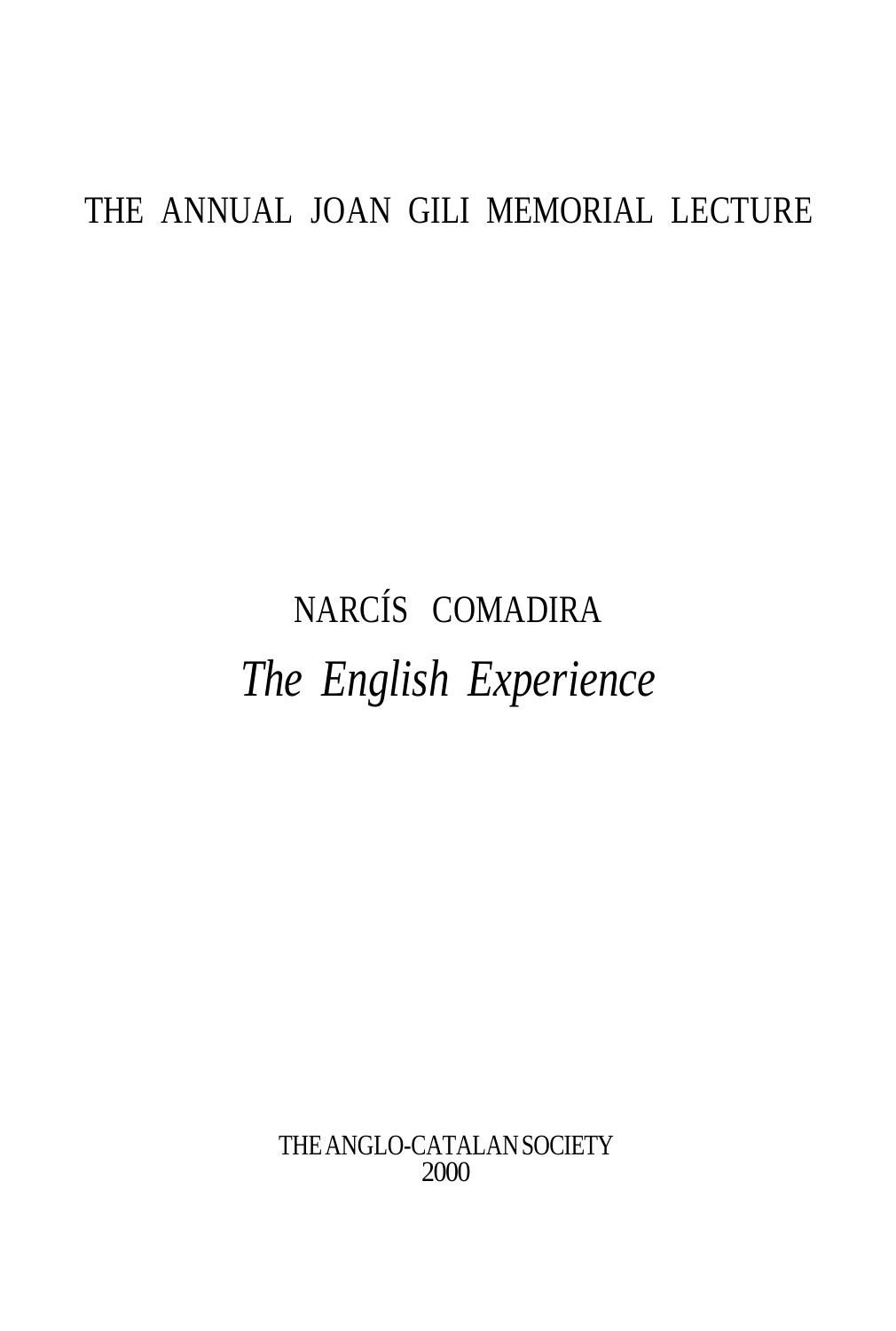© The original Catalan poems: Narcís Comadira This edition: The Anglo-Catalan Society

Produced and typeset by The Hallamshire Press Limited, Sheffield

Translation of the text of the lecture and general editing of this publication were the responsibility of Alan Yates. English versions of the twelve short poems and of *Un passeig pels bulevards ardents* were done by Sean Haldane and Arthur Terry, respectively. Regular three-way exchanges between the translators helped to unify and improve individual contributions to the collective effort. Clarification of some subtleties was kindly given by Narcís Comadira, and Louise Johnson supplied invaluable technical support. Thanks are also due to Pauline Climpson and Jenny Sayles of The Hallamshire Press for effective guidance throughout the editing and production stages.

Grateful acknowledgement is made of sponsorship of The Annual Joan Gili Memorial Lecture provided by the Institució de les Lletres Catalanes, and of a grant towards publication costs received from the Fundació Congrés de Cultura Catalana.

#### **The author**

Narcís Comadira was born in Girona on January 22, 1942. He studied Romance Philology at Barcelona University where he graduated in the History of Art. During the academic years 1971-73 he was *lector* in the Spanish Department at Queen Mary College in the University of London. He now divides his working time between painting and writing.

Since 1970 Narcís Comadira has published numerous books of poetry, subsequently incorporated in compilations, beginning with *La llibertat i el terror (Poesia 1970-1980)* in 1981, and subsequently *Enigma* (1985), *En quarantena* (1990) and *Usdefruit* (1995). He has also published work in prose: *Girona, matèria i memòria* (1989), a portrait of his native city; *Fórmules magistrals* (1997) a gastronomico-cultural essay, and *Sense escut* (1998), a collection of essays on culture and aesthetics.

In addition four dramatic works of his have been published and staged: *Neva* (1992), *La vida perdurable* (1992), *Lhora dels adéus* (1995) and *El dia dels morts. Un oratori per a Josep Pla* (1997).

Noteworthy among his output as a translator are a substantial anthology of Italian poetry (1985), a collection of ancient Christian hymns originally composed in Latin *(Himnes cristians llatins antics,* 1988) and a brief anthology of poems by WH. Auden, *Digue'm la veritat sobre l'amor* (1997). For the stage he has done Catalan versions of *The Rocky Horror Show,* the Bernstein-Sondheim-Wilbur musical *Candide* and Luigi Pirandello's / *giganti della montagna.*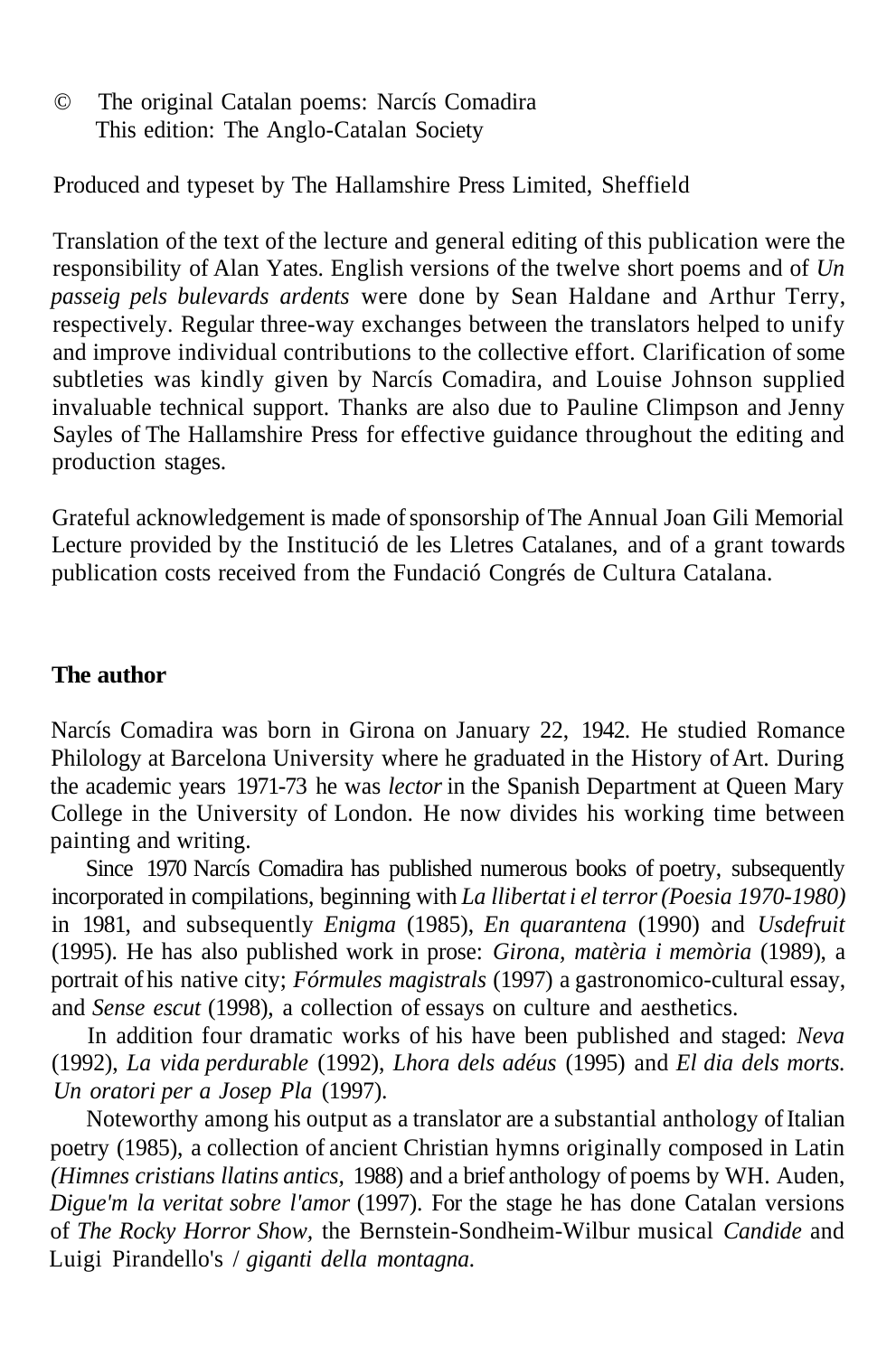### **THE ENGLISH EXPERIENCE**

It is an honour for me to be here today, at this conference of The Anglo-Catalan Society to deliver this year's Joan Gili Memorial Lecture, in honour of a foundermember of the Society of which he was President (1972-75) and subsequently, for many years, Honorary Life President. Regrettably, I did not know Joan Gili personally, nor do I know all the details of his career as translator and publisher. When I was in London, as Spanish *lector* at Queen Mary College, from 1971 to 1973, it never occurred to me that I might try to make his acquaintance, among other reasons because I was a shy, provincial young man, an unknown novice poet, rather lost in the big city and disinclined to knock on the doors of important people. Later, as I have grown older, I have come to see that sometimes visits of this kind might not be unwelcome or cause any inconvenience, and that they might even give pleasure, as they can make one conscious of belonging to a tradition—especially so, as in the case of Joan Gili, when you are living outside the territory of your own culture. I later learned that Joan Gili was an hospitable and cordial person, very easily approachable, but by then I was already back at home. Life, after all, is full of missed opportunities. What I do want to say is that, in those earlier years, when I attended some sessions at one of the Society's conferences, held at Westfield College in Hampstead if I remember correctly, I would never have imagined that I would find myself, years later, speaking at another such Conference and in a commemorative session dedicated to the Oxford translator, publisher, bookseller and bibliophile whom I had earlier missed the chance of meeting. Perhaps all of this, though, simply confirms that the years go by and that the unknown, or virtually unknown, poets of one particular time come to achieve at least a minimal fame and to occupy—perhaps through simple biological succession—the seemingly inaccessible place occupied previously by other poets. The fact is that I am here, through reasons of biology or of merit—or a combination of both, as I would like to think—and that, as I have already said, I consider it to be an honour.

I only recently received this invitation. Given my relative unfamiliarity with the biography and the work of Joan Gili, to attempt to speak here today, in a fitting and worthy way, on an aspect of Catalan poetry directly related to him, would have called for an intensive preparation on my part. This would have demanded an amount of time that was not at my disposal. To improvise would have been an unforgivable temerity. And so, being kindly asked to give a reading of some poems of my own, I considered that it would perhaps be appropriate to the setting and to the occasion to make the contents of this reading what we might call my 'English poems', in the sense that they were written during my stay here, more or less inspired by themes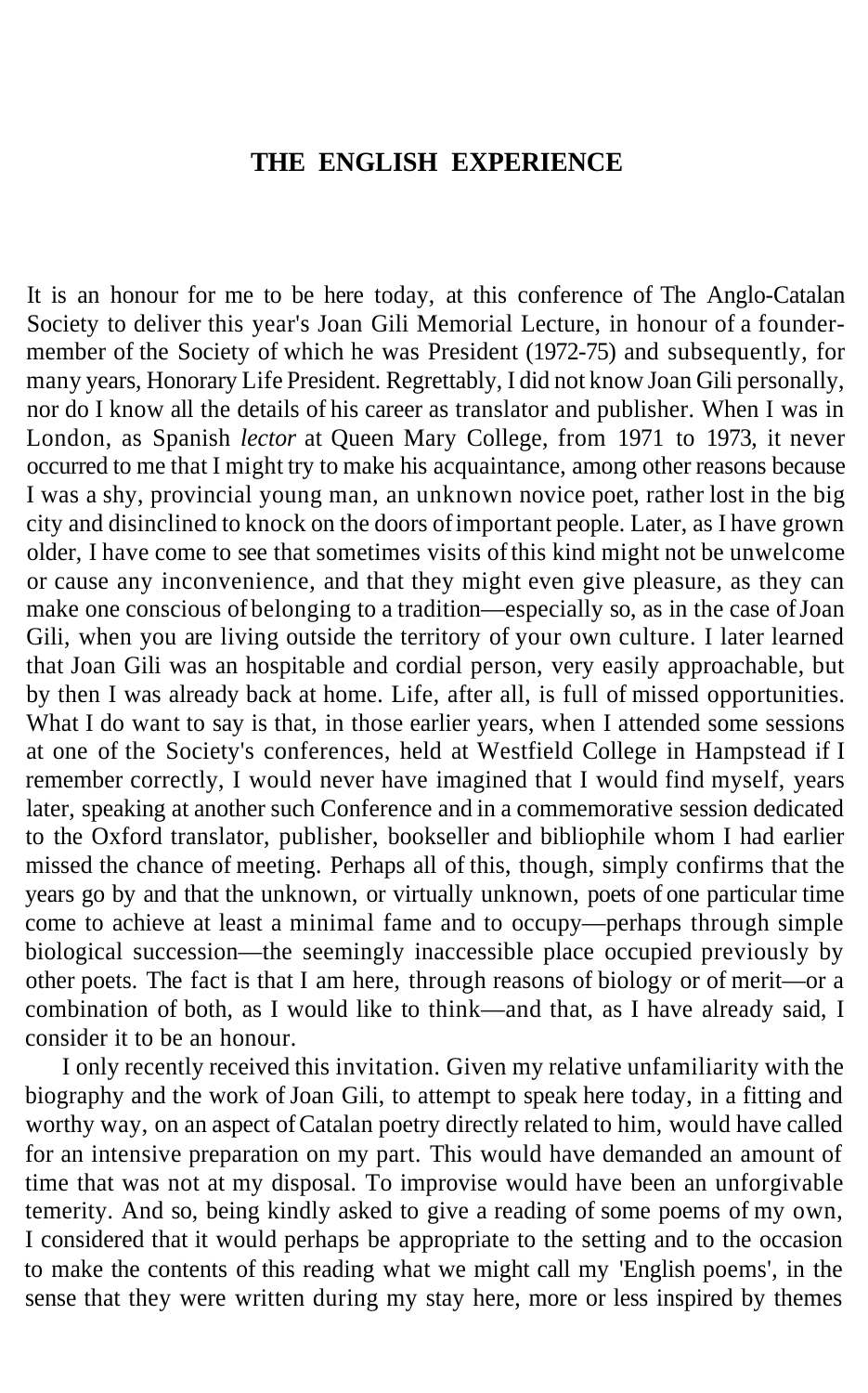or pretexts from English life or literature. I likewise thought that a review of my personal Anglo-Catalan poetic hybridization would certainly be, however humble, the best tribute to a person like Joan Gili who successfully lived his life within this fertile duality. And so as not to give just a straight recitation, I settled on the idea of working an explanatory commentary around the texts themselves, if it is allowed that poems, particularly one's own, can be 'explained'. Since the ones in question, however, were written so many years ago, they are now sufficiently distant from me, sufficiently objectivized, that they can be considered not totally mine. That is to say, almost as though they had been written by someone who is no longer me, at least not entirely. Thus a second idea mentioned in the invitation, which was to say something about poetry in general and about Catalan poetry in particular, could also be covered by talking about these things through a focus on my own poems.

In fact, I have already started talking about poetry in general, as you will have observed, because by saying that my poems from some years ago were not totally mine—which is like saying that poems, at least in my case, depend upon a personality and a moment in time: upon a lyric self (which is always changing), and upon its circumstances (which are always transitory)—I have already set out my stall in favour of a particular view of poetry. A view which links it to life and does not limit it to being a purely linguistic construction set apart from the living self of the poet. This 'living self is what I once called the 'mortal self, and it does not necessarily coincide with the 'autobiographical self: and even less with the 'lyric self, that is with the 'voice' of the poem. But a poem is a work of art, or at least it aspires to be so. And every work of art is *aform.* Without form there is no art and, consequently, even if for me the poem issues from life and is bound up in it, it needs form, its own form, in order to be a poem; and this form can only come from a deliberately organized verbal construction which is controlled by a specific craft. This is something that today's young poets find it hard to accept, because they want to be free of what they look upon as chains, without realizing that this feature is the indispensable warrant for the future freedom of the poem. Educated as they are in the schools of out-and-out creativity and of innate individual genius, today's young poets believe that absolutely any effusion of their hearts is ipso facto a poem, because each one of their lives is a poem. Certainly, I hold that worthwhile poetry must issue from life, but I also hold that a poem is a meaningful artefact constructed with the tools belonging to a distinct craft. An artefact that is rooted in a tradition—which the poem may endorse, extend, fine-tune, erode or even totally destroy, but always, in the latter case, with a full awareness of what is being destroyed. You will understand, from all of this, that I am inclined to seek the shade of those branches that emerge from Thomas Hardy, rather than those that fan out possibly from Blake and are broadened in Yeats the visionary. Even so, sometimes, a little bit of the visionary aesthetic, well administered, may be efficacious.

When in 1971 Professor José Manuel Blecua recommended me for the post of *lector* at Queen Mary College, he was bestowing one of the best gifts I have ever received and for which I can never thank him enough. At that crucial time for Catalonia and for Spain, in the last—but no less bloodily destructive—dying throes of the Franco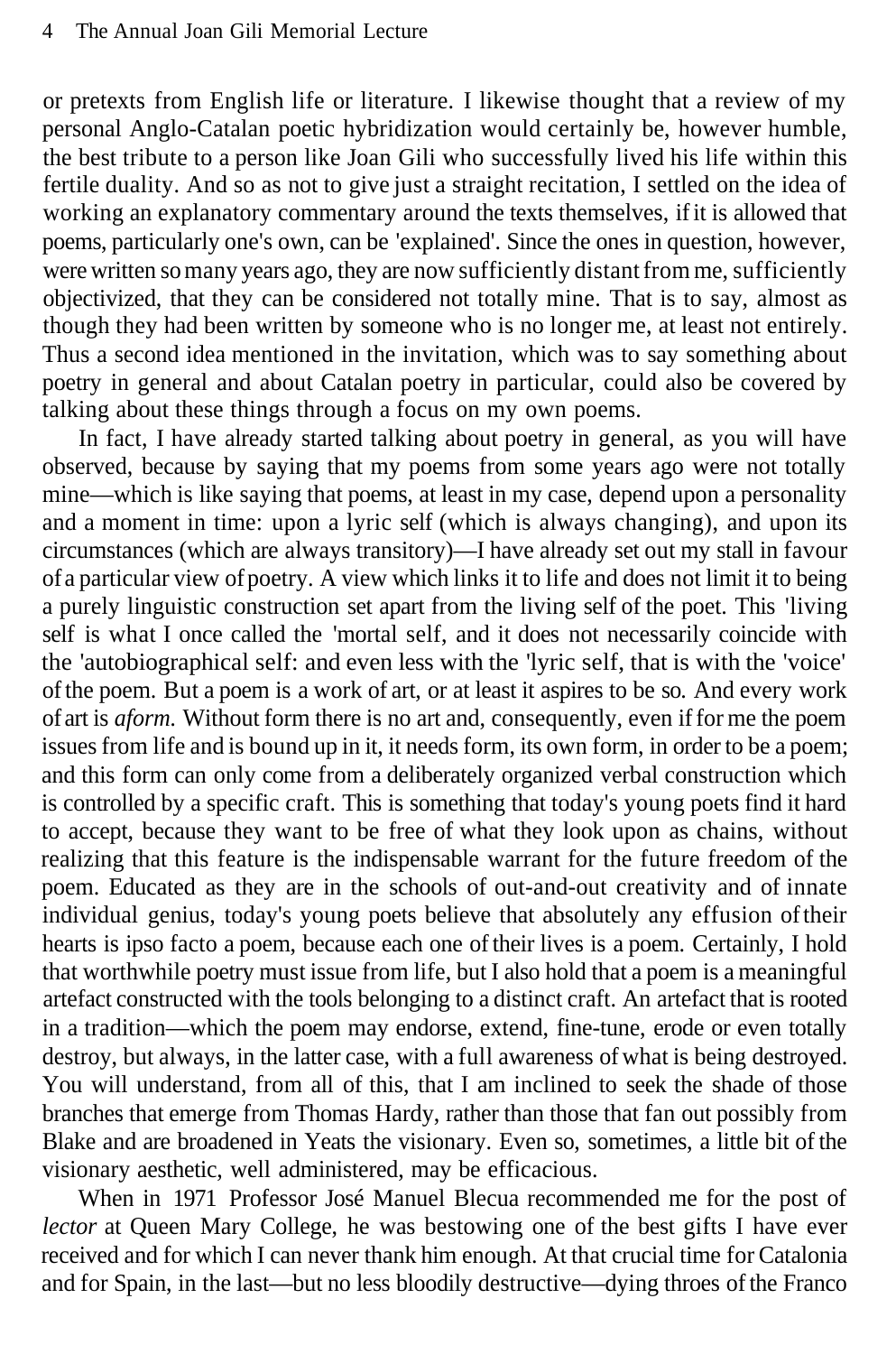regime, the opportunity to get out of the country for a couple of years was immensely fortunate. Especially the chance to go to England and, on top, to be able to spend the two years in London, at that time enjoying a very special phase of its glory.

In Catalonia, the dreadful school system and the whole atmosphere of clandestine struggle had induced young poets to confuse a poem with a denunciatory pamphlet. Everything to do with tradition was set aside, through ignorance or through a distorted scale of values, and everything that entailed craftsmanship was ruled out, through incompetence, urgency or a misconceived modernity. Traditional verse forms, prosody, rhyme were looked upon as bourgeois and conservative if not thoroughly reactionary, at a time when to be reactionary amounted almost to being a fascist. I have explained very often that it was José Mana Valverde and Gabriel Ferrater who set a few apprentice poets like myself on the way to understanding what a poem really was. I shan't go over the story again here. But what I will say is that, when Dolors Oiler and I went to say our farewells to Ferrater, before we left for London, he stressed the importance of a period of residence abroad, because, he said, it's a way of getting rid of home-grown tics. Perhaps with this in mind and also because of the impact made by the big city—that breath-taking whirl of so many different attractions and possibilities—I made no effort to make contact with the world of those Catalans living there in varying versions of exile (in fact, as far as Catalonia and Spain were concerned, what I wanted was to be away from them) and this as much as anything explains why I did not get to know Joan Gili.

At that time, Francesc Parcerisas was *lector* in Bristol, Salvador Oliva in Nottingham, Jordi Castellanos in Durham, Joaquim Nadal (temporarily substituting for Joan Lluís Marfany) in Liverpool. Parcerisas handed on his position to Montserrat Roig; Oliva was succeeded by Marta Pessarrodona. The convergence prompted Parcerisas, a couple of years later, to publish an article in the daily *Tele-exprés* proclaiming the presence of a certain 'English tradition' in Catalan poetry of the time. Oliva, Pessarrodona, myself and Parcerisas were, according to the latter, the examples of this presence. Oliva, Pessarrodona and I, under the guidance of Gabriel Ferrater, were discovering Auden, Arnold, Graves, and Lowell too. Parcerisas, in line with directions taken in his own life, was perhaps open less to the English writers than to the fertile influence of the American beatniks. But no matter: this was still poetry in the English language, and realist poetry. In those days 'reality' was what counted. The primacy of the material world was asserted—*Discurs sobre les matèries terrestres* (Discourse on Terrestrial Matter) is the title of a collection by Parcerisas as was rationality. And regarding the crafting of the poem, Oliva and I favoured metrical discipline and traditional forms, whereas Parcerisas and Pessarrodona were, to quote a comment by Gabriel Ferrater, 'rather devil-may-care about prosody'. But all of us were writing 'English poetry', as we might say.

I have announced that I would read some of my 'English' poems, and this is what I shall now do. During the two years that I lived in London I wrote a dozen or so short poems, which make up the second section of my book *Les ciutats* (Cities), published in 1976, and one long poem, *Un passeig pels bulevards ardents* (A Walk down the Burning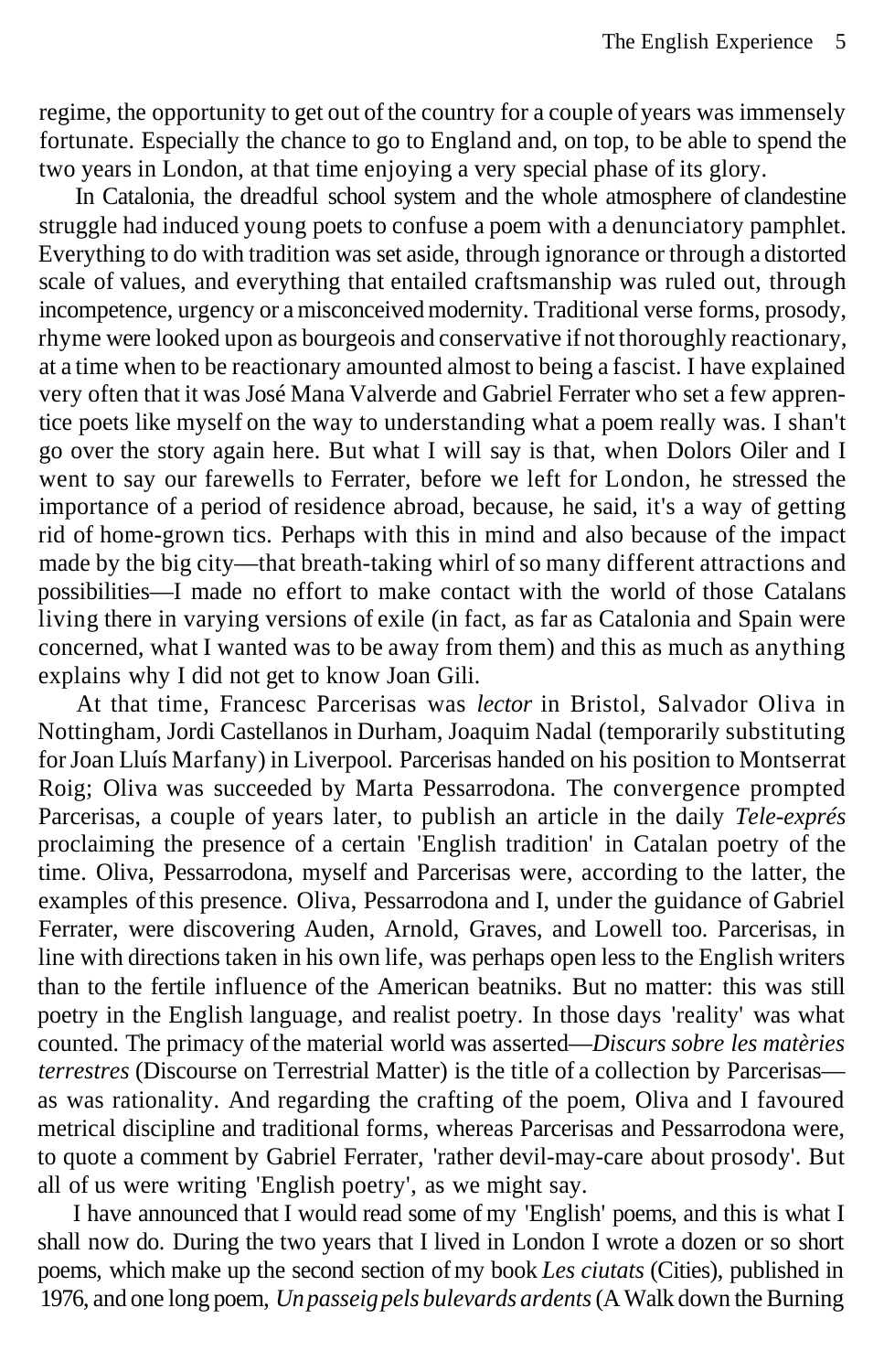Boulevards), which appeared in the first number of *Els Marges,* in 1974, and then in *Desdesig* (Undesire), 1976, and *La llibertat i el terror* (Freedom and Terror), 1981.

In the book *Les ciutats,* apart from the English poems—making up the second chapter or section entitled 'Cap al nord' (Northwards)—there is a poem placed at the very beginning, which carries the book's main title and which serves as a sort of prologue. This piece, also, is one which was written in London. The pretext was something I had read at the time of a visit to the British Museum, more precisely to that marvellous room where the Elgin Marbles, the Parthenon frieze, are displayed.

#### LES CIUTATS

He llegit que Morosini, general ambaixador de Venècia, volgué endur-se les escultures del frontó del Partenó.

Va fer muntar una bastida, hi va fer grimpar els esclaus i, en el moment més difícil, algun puntal va fallar. Caigueren homes i estàtues.

Decebut, el general va abandonar el seu projecte. Ell les volia senceres. Els trossos allà escampats varen servir per fer cases.

Molts savis han meditat sobre el sorprenent misteri de poder crear bellesa a partir d'un bloc de marbre. Pocs sobre el camí contrari:

treure un carreu escairat del tors d'algun déu antic, convertir en grava una Venus, poder trepitjar llambordes fetes de membres sagrats...

Així s'han fet les ciutats: construïdes lentament amb pedres que ahir van ser vides humanes: amors, sofriments que ningú no recorda.

#### **CITIES**

I have read that Morosini, A General, Venetian Ambassador, Wanted to take away The sculptures from the frieze Of the Parthenon.

He had a scaffolding raised, Made slaves clamber up, And at the hardest moment A support failed. Men and statues fell.

Disappointed, the General Abandoned his project. He wanted his statues whole. The fragments scattered all around Were used for building houses.

Many wise men have pondered The surprising mystery Of being able to create beauty From a block of marble. Few the contrary:

To shape a squared-off block From the torso of an ancient God, To convert a Venus into gravel, To tread on flagstones Made from sacred limbs.

Thus were cities made, Slowly constructed With stones that yesterday Were human lives: loves, Sufferings that no one now recalls.

This poem is, in a way, a manifesto for my view of the sort of poetry that some relatively few—of us in those days stood for. A carefully structured text, with a strict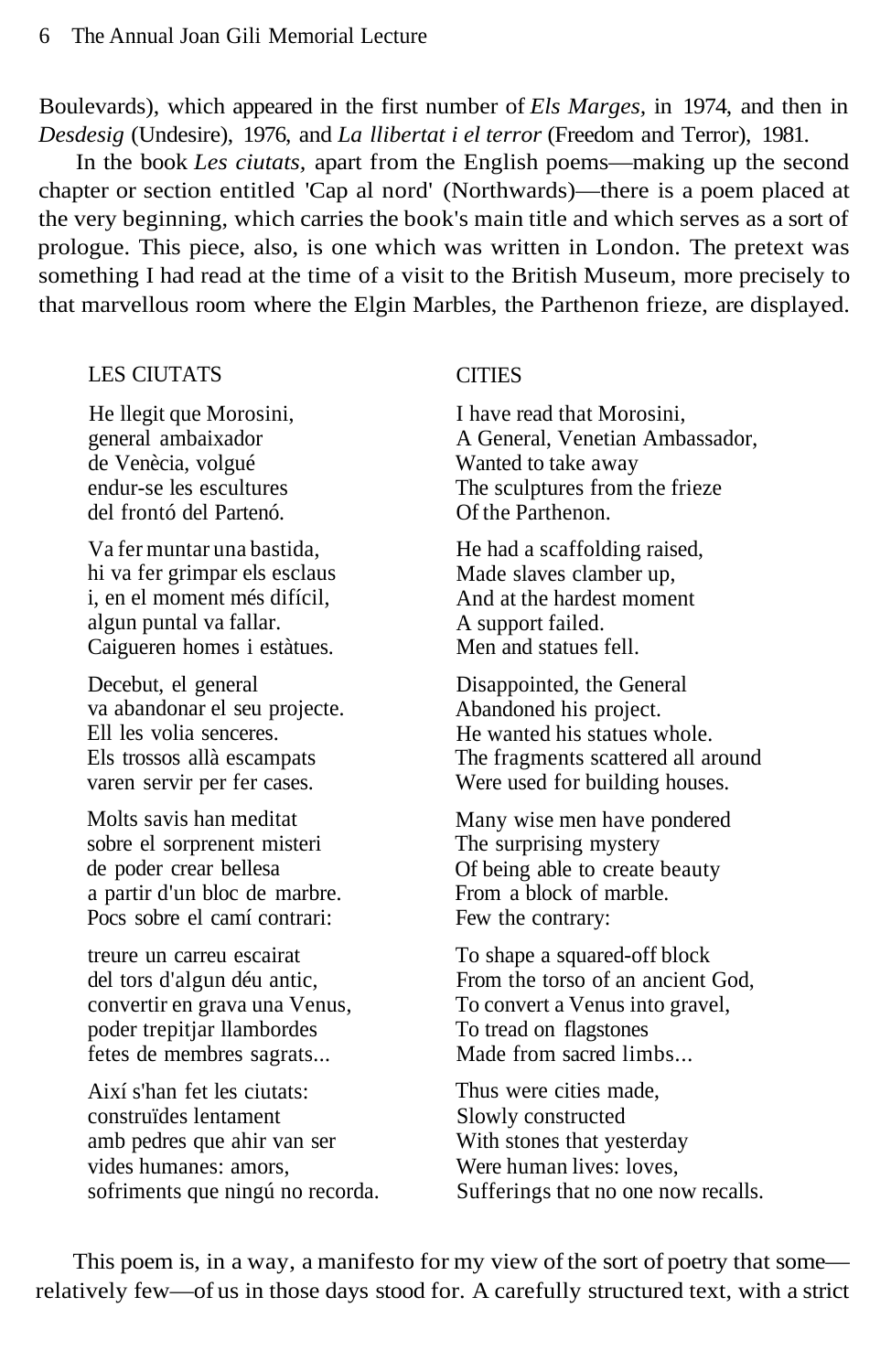metre, based on something real, which could be either contemporary or historical, and which would serve to formulate an observation with a moral import. In this particular case, the poem discloses the contradiction between art and life, or, at least, discrepancies between them. However, it also declares that every single life, if one's reading is attentive and sensitive (something which in itself is a formalizing operation), can be converted into art and into beauty. The poem's modernity resides in acceptance of the smashing up of art—the statues—if the broken pieces can be put to the positive service of 'real life'. The point is also made that our contemporary cities, of which we can sometimes feel so proud because we consider them to be works of art, have been constructed out of a life-flow which is anonymous, day-to-day, sometimes optimistic and always touched by suffering. Life versus the Academy, in short. Still, the whole discourse in favour of the breaking up of art is presented in a form which, far from fractured, is precise and strict.

Another poem, entitled 'Museu', deals with the same theme, but in a different form. Written after another visit to the British Museum, one drab rainy afternoon, this piece comes across as more prosaic, less solemn. The syntax is more narrational and there is even an implicit reference, a passing wink, to Josep Carner and his *Els fruits saborosos* (Sweet Fruits).

#### MUSEU

#### MUSEUM

| Potser no ho sap el déu, absort en        | Perhaps he doesn't know, the God        |
|-------------------------------------------|-----------------------------------------|
| el seu marbre,                            | absorbed in his marble.                 |
| que un altre déu de carn altivament       | That another God, of flesh, looks       |
| se'l mira.                                | on him haughtily.                       |
| Es molt més poderós: és viu i             | This one is much more powerful:         |
| es mou <i>i</i> ,                         | he lives and moves                      |
| malgrat que moridor, molt més             | And though he is mortal, is much        |
| perfecte.                                 | more perfect.                           |
| Si les formes del cos, són quasi          | If the bodily shapes are almost         |
| les mateixes,                             | the same,                               |
| per què preferiríem el cos del déu antic? | Why prefer the body of the ancient God? |
| Tot això s'empescava Licini, quan         | Licinius was turning all this over,     |
| la Musa,                                  | when the Muse,                          |
| a cau d'orella, així, el sorprengué       | Whispering in his ear, so, surprised    |
| per dir-li:                               | him saying:                             |
| -Mira-t'hi bé, que el noi se'n va a       | -Don't be fooled: this boy will         |
| prendre's un te,                          | go straight from here                   |
| sortint d'aquí, a un Wimpy, i a dormir    | To a Wimpy, for tea, and to sleep       |
| amb la girl-friend,                       | with his girl-friend,                   |
| potser per Camden Town                    | Maybe in Camden Town                    |
|                                           |                                         |

Als darreres del British una pluja menuda relliscava plorosa per canals i teulades.

Behind the British Museum a thin rain Slid tearfully down spouts and slates.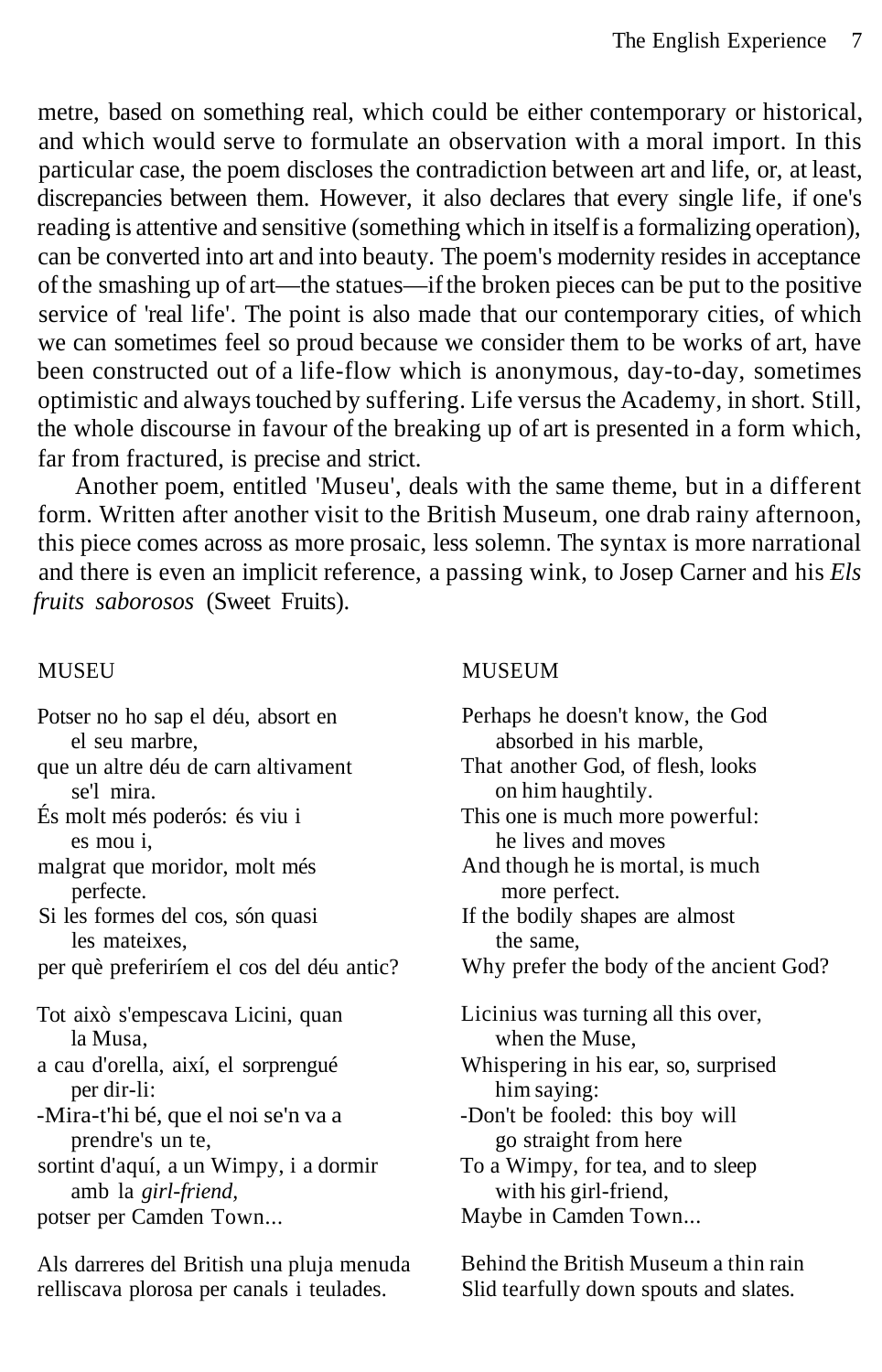The Muse, obviously, had to defend the work of art, the god sculpted in marble, and, in the mind of poor Licinius the poet, to demythify the figure of that young man, exuding vitality and handsomeness, who quite unconsciously dared to set life above art, through his mere physical presence. In those days—perhaps still, for all I know a Wimpy bar was an appalling place and Camden Town a not altogether refined district. Nature's tears—embodied in the sleek rain drops—simply underlined the particularity of the problem: the fact that it is insoluble. To make eternal, that is to make perfect, something that is transitory almost by definition, such as the beauty of a young body, to give it definitive final form, can only be achieved through death. Life is never perfect; only art can be; but art is never alive. The problem is insoluble.

From my comfortable little office in Queen Mary College—which I used to enjoy likening to a cabin on a transatlantic liner—you looked out onto an inner courtyard with four large plant-pots, each one containing a shrub that I cannot now be precise about. What is more definite is that when I wrote the poem I shall now read for you, 'College', I was already in the second of my two years in London, since I knew for sure that under the soil in the plant-pots there were daffodil and crocus bulbs. The corridors had recently been painted, in a shiny gloss finish—back then, in London, they were always painting something or other; nowadays I don't know—whence the reference to the smell of paint hanging in the air. Also, as you will see, in this poem it is raining again.

#### COLLEGE

Sobre el pati tancat hi cau la pluja, amorosint la poca terra, els testos on floriran els *daffodils,* els crocus.

Pels corredors, joves absents segueixen carreres que els duran no massa lluny, *central heating* per una llarga vida.

Noietes adormides que somriuen a les ombres llunyanes d'un desig, als *blue-jeans* qualssevol d'una abraçada.

*I* Arribarà, per fi, la primavera a alleugerir aquest aire massa dens de papers, de pintura, de mirades?

Sobre el pati tancat hi bat la pluja.

#### COLLEGE

On the inner courtyard falls the rain, Softening what soil there is, in pots Where daffodils and crocuses will flower.

Along the corridors, abstracted youths pursue Studies that will not take them too far, Central heating for a long lifetime.

Sleepy girls who smile At the distant shadows of a desire, At any old blue-jeans of an embrace.

Will it come, at last, the Spring, To lighten up this atmosphere too dense With papers, painting, glances?

On the inner courtyard beats the rain.

Basically, the poem highlights, with very different means from those of the previous one, the same counterpoint between the physical beauty of the young bodies and the fleetingness to which this beauty is condemned, inevitably to be devoured by the everyday mediocrity to come. The tension is between desire, always idealized, and the prosaic dullness of comfortable living. Between youth and adulthood.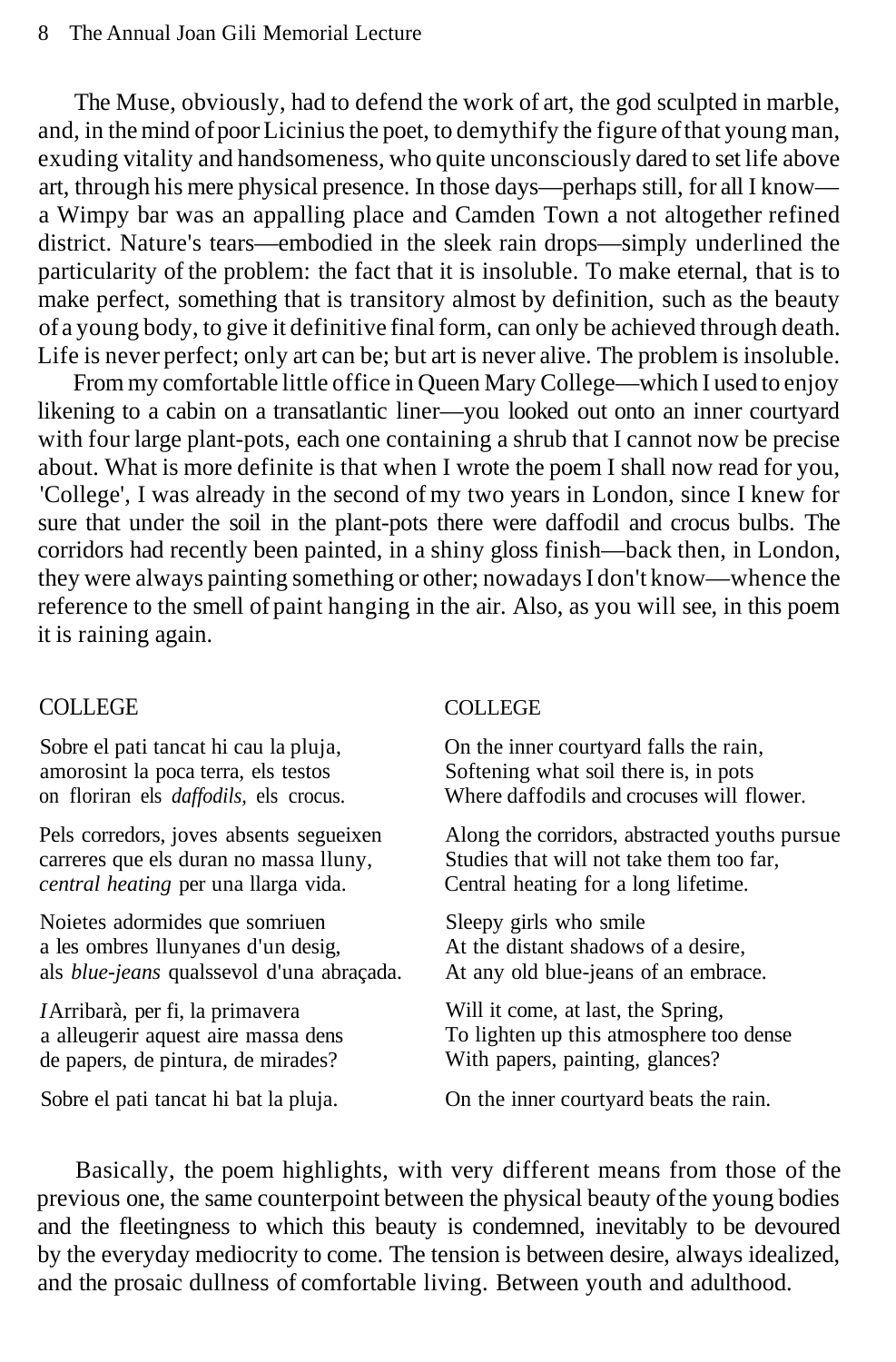A trip to Cambridge, with Spring in the air, provided rne with the backdrop for 'Primavera anglesa'. Here the beauty of the surroundings, the richness of the landscape, contrasts with the only happiness possible, which is (despite its transitoriness) that of life itself. The poor student is cut off from this because he wavers on the edge, precisely because his head is full of prejudices that immure him, cultural prejudices this is the point—that have revealed to him the perfection of art, the perfection of death, and that prevent him from living intensely the single moment of plenitude which so rapidly ends in disillusion. The young man is immobilized by a transparent curtain of moods and feelings which cuts him off from reality, the curtain of intellectual preconceptions in favour of art and beauty, among other ones.

#### PRIMAVERA ANGLESA

No és que un sol massa feble, filtrant-se entre aquests oms de fulla tendra, pugui fer-me enyorar primaveres més clares: aquí l'herba esplendent i el vellut de la molsa tenen llum permanent i bé poden recolzar passions amb perfum de jacint o amb els pètals alats dels narcisos. Lent, el canal discorre, quasi immòbil, com si volgués quedar-se la imatge pacient del pescador, la trèmula frisança del bedoll, o el núvol. Res del món no existeix fora d'això, fora d'aquesta lentitud aparent amb què se'n van les coses. (Que punyent ens semblarà el dolor amb aire nou i ocells entre els lilàs.) Però el món va seguint el seu cami. L'estudiant ha tancat el seu llibre i es distreu sembla que amb un bri d'herba. Però és tot el món que el distreu, la transparent cortina de sentiments i afectes que li priva de llançar-se al somriure esplendorós d'uns instants que sap breus i que, amb tot, són els únics feliços.

#### ENGLISH SPRING

It isn't that too weak a sun Filtering through these elms, their tender leaves, Could make me long for Springs that are more clear: Here the brilliant grass and velvet moss Keep a lasting light And they can well Sustain passions with the scent of hyacinth Or with the winged petals of narcissi. Slowly, the river flows, almost still, As if it wanted to retain The patient image of the angler, The impatient quivering of the birch, Or the cloud. Nothing in the world exists apart from this, Beyond this seeming slowness In which things drift away. (How bitter will seem the pain With spring air and birds among the lilacs.) But the world goes on its way. The student Has closed his book and is distracted It seems by a blade of grass. But it's all the world that distracts him, The transparent curtain of sentiments and feelings That prevents him From throwing himself into the splendid smile Of moments he knows are brief, and after all, Are the only happy ones.

For the first of our two years in London, following the advice of my Head of Department, Professor Harvey, we found accommodation near to where Dolors worked, close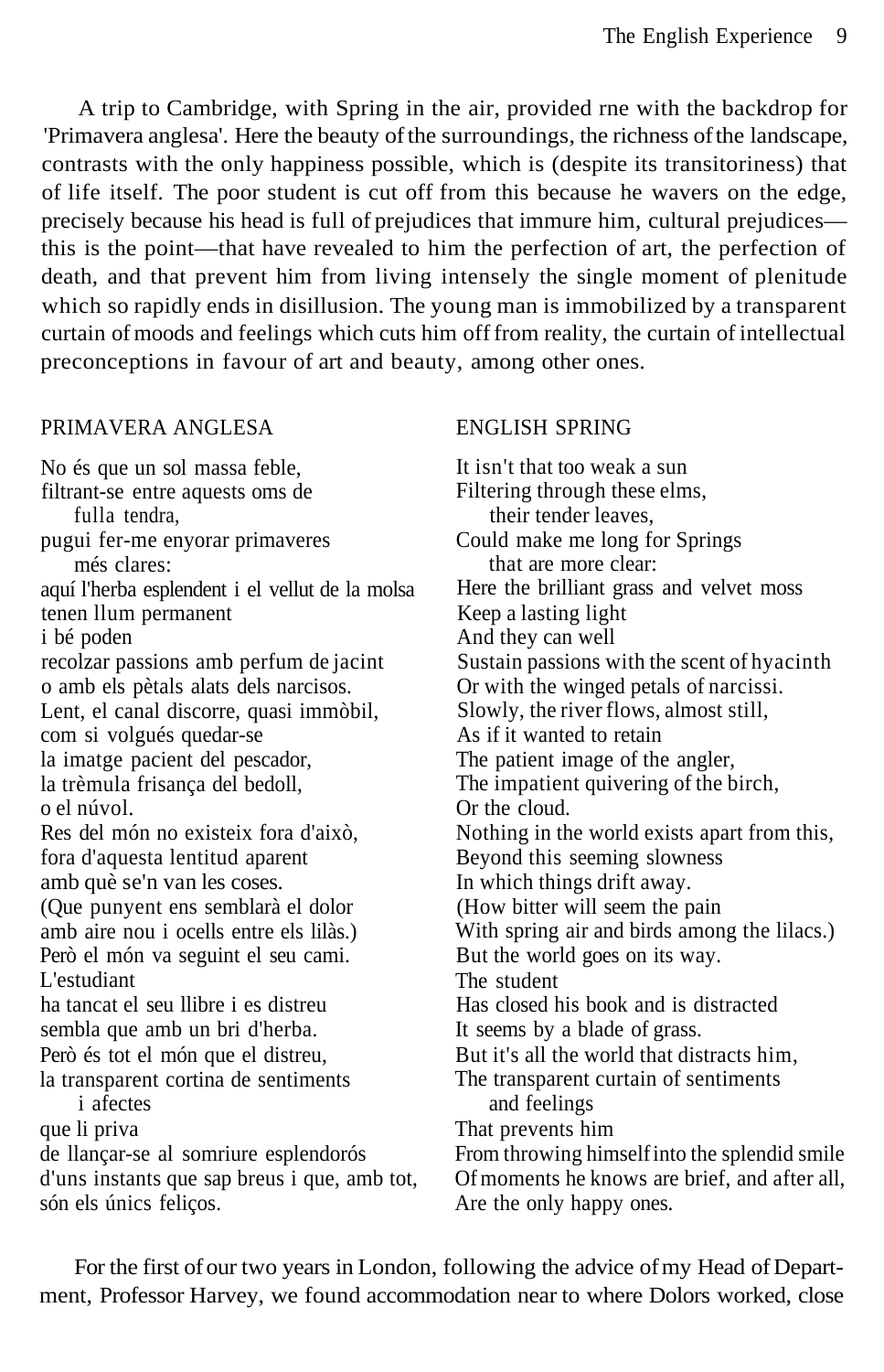to Westfield College, that is, in Hampstead. Thus one of us would be spared long to-ing and fro-ing on the underground. In this case, her. For me, going from Hampstead all the way to Mile End Road, it meant almost three quarters of an hour of subterranean journey. Hampstead—and now we are talking about a refined district: Richard Burton and Elizabeth Taylor were neighbours of ours, but we never saw them—with its fine houses and gardens, with gigantic trees and comfortable interiors that I glimpsed on my way home from the station, this was the setting that I used for a poem which aimed to describe not just the physical ambience but also, and above all, the spirit of it.

#### LONDON NW3

Tots els arbres de Hampstead degoten quan el vent els remou. Ha plogut. Rere blanques finestres s'encenen càlids llums de domèstics capvespres.

Del somort univers que m'envolta, no m'arriben sorolls. Un neguit es presenta innocent als meus ossos com la molsa suau a l'escorça

d'aquests arbres que emparen les cases. Flors marcides de l'últim estiu es podreixen. La nit que s'acosta em du un aire on bateguen presagis.

?Dorm el nen que al migdia jugava, o bé escolta com passen les hores, com degoten els arbres, com moren, amb les flors, les naixents esperances?

Per ell fades teixeixen corones, primaveres de tendres mirades. Jo m'endinso en la humida tenebra. Lladra un gos, i no puc restar en calma.

#### LONDON NW3

All the trees of Hampstead drip When the wind stirs them. It's been raining. Behind blank windows glow Warm lamps of households at dusk.

From the muffled universe around me Not a sound is heard. An unease Creeps innocently into my bones Like the smooth moss on the bark

Of these trees that shelter the houses. Last summer's withered flowers Decompose. The night coming on Brings me an air where premonitions beat.

Is he asleep, the boy who played at noon, Or is he listening to the hours pass, How the trees drip, how they die With the flowers, hopes as they are bom?

For him fairies weave garlands, Springs of tender glances. I plunge into the damp gloom. A dog barks, and I cannot stay at peace.

The following year we changed districts. Hampstead was very pretty, but it was enormously boring. And flats were extremely expensive. We moved further south, towards Chelsea, but not right into Chelsea, which was also very expensive. We ended up on the lower side of Fulham Road, quite close to the Earls Court tube station. To be exact, Coleherne Road, a quiet street, with a pub on the corner. In fact it was a famous pub in those days because it was the meeting place for gays, the motor-bike faction that rode powerful machines, with extraordinarily short hair (when most of us had hair that hung over our collars) and black leather jackets covered in steel studs. It must be said that they never gave me any bother. I suppose that was because they were nice boys and because I, being as short as I am now and much thinner, could in no way be the object of desire for those great strapping fellows. The Coleherne Road flat had a first-floor gallery overlooking the street, above a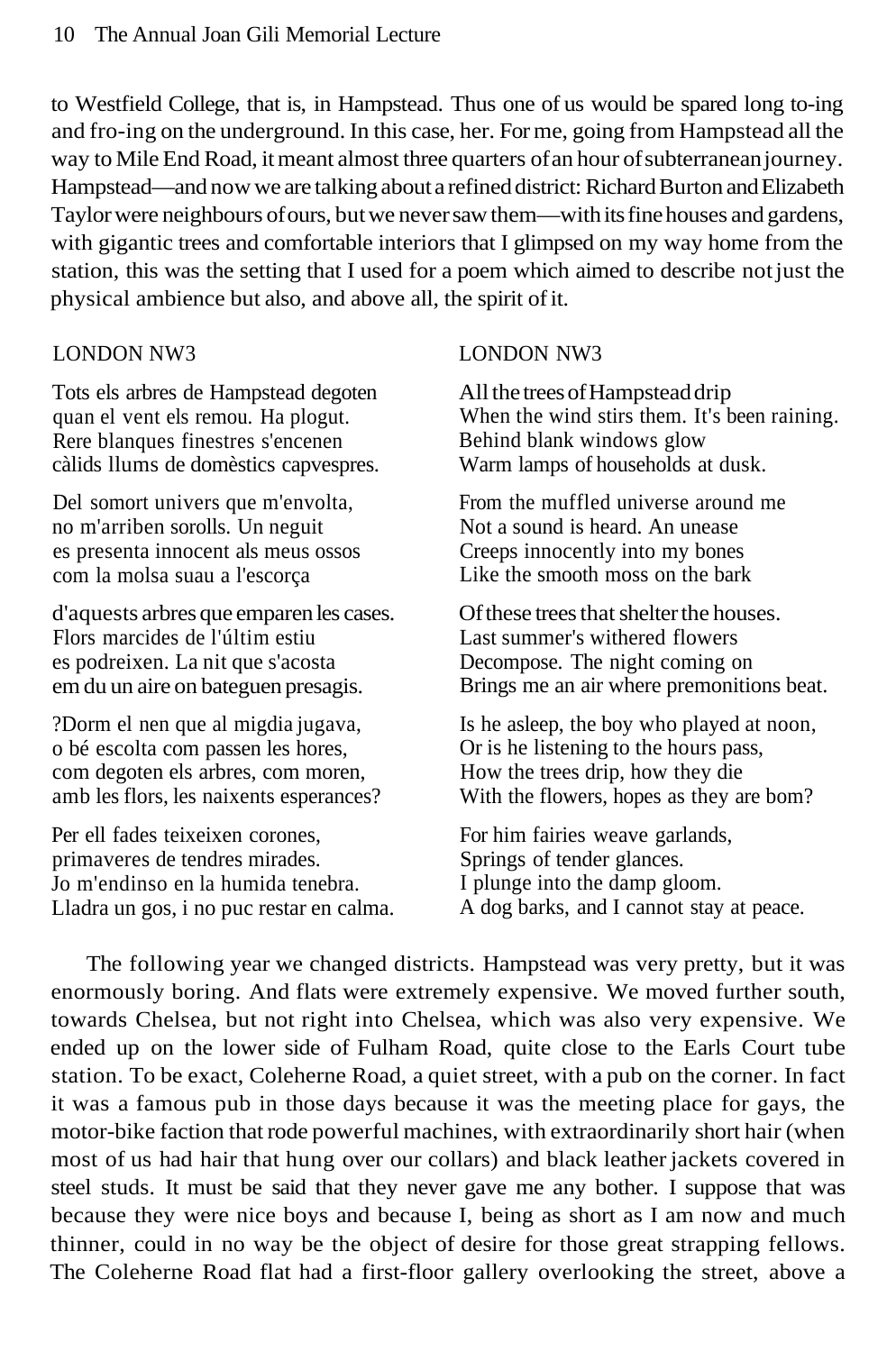basement protected by its typical black iron railings, while at the back there was a French window leading into a little garden which the downstairs tenant looked after.

'Interior' is a poem written behind the bow-windowed gallery of our flat.

#### INTERIOR

Un sol tendre de març embolcalla el piano i el gust de caramel. Assegut darrere la tribuna, escric a màquina i miro gent que passa.

Anemones, narcisos, dins del gerro, comprats fa uns dies, ja s'han esllanguit. Se me'n va el pensament cap a altres dies, altres flors i altres sols em somriuen al cor.

Passa un vell carregat de diaris, una velleta ranquejant que a cada pas s'atura i parla amb les veïnes, una noia que torna de comprar.

semen i somnis conviuen.

Al lluny, sento un soroll fosc de paletes. Passa un cotxe amb sordina, passa un gos. Mentre espero que tornis de la feina, m'abandono al sol nou i als vells records.

#### INTERIOR

A tender March sun envelops The piano and the taste of toffee. Sitting behind the gallery, I type and watch the passers-by.

Anemones, narcissus, in the vase, Bought some days ago, have already wilted. My thoughts go to other days, Other flowers and other suns smile in my heart.

An old man passes with a load of newspapers, A little old lady, unsteadily, Pausing at every step to talk with the neighbours, A girl coming back from shopping.

Far off, I hear a dark sound of builders. A car passes silently, a dog passes. As I wait for you to return from work, I abandon myself to new sun and old memories.

Semen and dreams combine.

Not everything was so idyllic in Coleherne Road, of course. From there you felt the presence of the city more intensely than from Hampstead, which reminded one rather of a spa. I wrote a short poem, dedicated to our new district, in which I tried to capture something of its tone.

| LONDON SW10                     | LONDON SW10                            |
|---------------------------------|----------------------------------------|
| Només perfums excitants         | Only exciting perfumes                 |
| els cinemes i les cuixes        | Cinemas thighs                         |
| la pols la pols les formigues   | Dust dust ants                         |
| tovalloles i miralls:           | Towels and mirrors:                    |
| carrers de rajola escretiles    | Brick alleyways cracks                 |
| de llums de gossos diaris       | Of lights of dogs dailies              |
| arbres velles negres reixes:    | Trees old women black gratings:        |
| per tots els segles dels segles | Through all the centuries of centuries |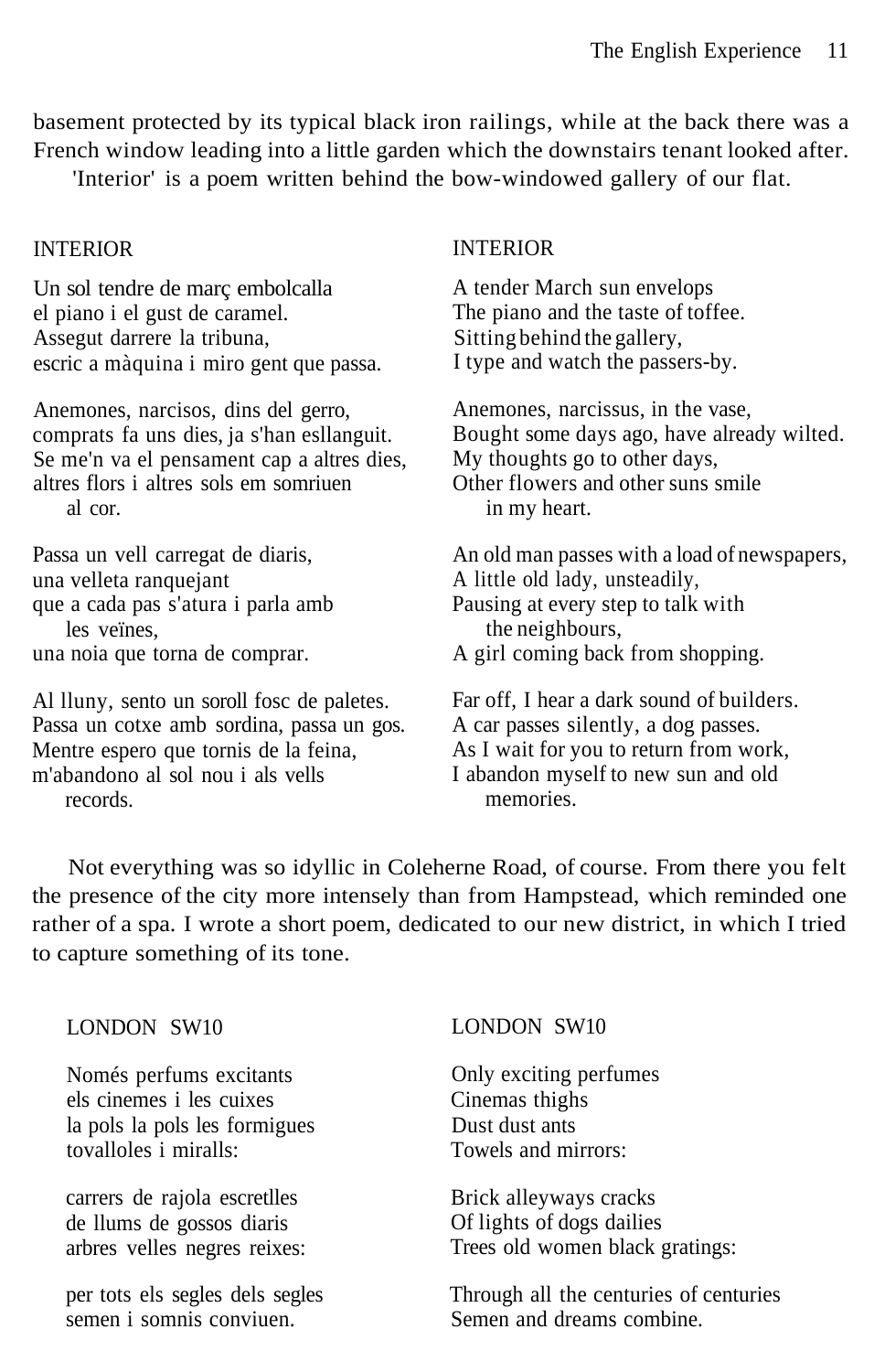'Doctor's Garden' also tries to reflect a small piece of life's cruelty that sometimes substitutes for—and very often anticipates—our dreams. There is a dual pretext here: the little garden behind our flat, tended to near-perfectionism by the civil servant who was our downstairs neighbour, and the garden belonging to a surgeon that I always used to see, the year before, on my way back to our Hampstead home. From these two gardens, in the poem, I made a single one. I liked the idea of a surgeon pruning roses, naturally, but I never managed to see how he did it. On the other hand, I did see how the civil servant did it. We are talking about tricks of the poet's trade, ways of hopefully getting the poem to take shape in an almost bodily sort of way and of the poem 'demanding' to be written. The idea of a surgeon pruning rose bushes was not enough; it had to be seen, even if the gardener was not a surgeon. This was one of the preconditions of realism, as I understood it, just like the other 'English poets' of the time, I still suppose.

La tan sabuda gespa. The so familiar lawn. L'esquelet d'uns rosers. Rose bushes skeletal.

Sis mesos de tenebra. Six months of dark.

dins d'una llum opaca. In a glaucous light. Els cucs a sota terra Worms underground

unes gotes de sang. Some drops of blood.

#### DOCTOR'S GARDEN DOCTOR'S GARDEN

Set iardes per set iardes. Seven yards by seven yards. La terra humida i negra. The earth humid and black.

Sota el vidre entelat Under the misted glass<br>del mínim hivernacle. Of the tiny greenhouse. Of the tiny greenhouse, dos geranis esquàlids. Two squalid geraniums.

Tot moll i endormiscat Everything soft and dozing i les lleus teranyines. And weightless cobwebs.

Cirurgià, quan podes, Surgeon, as you prune, Unic vellut per ara The only velvet for now al teu somni de pètals. In your dream of petals.

I have said already that one of the poets 'recommended' in those days by Gabriel Ferrater—and also by Jaime Gil de Biedma—was Auden. Thus both Salvador Oliva and I, once installed in England, he in Nottingham the year before I went, set about translating him. In my case, with a rudimentary knowledge of English, if only to try to understand him. We exchanged our translations by post. Sometimes we worked on the same poem, other times not. This devotion to Auden gelled, years later, in a book by Salvador Oliva entitled *Poemes de W.H. Auden* (1978). And in my case, relatively recently, in *Digue 'm la veritat sobre I 'amor* (Tell me the Truth about Love), published in 1997, which contains two or three of the poems I had attempted to translate all those years ago, including the one made famous on the big screen,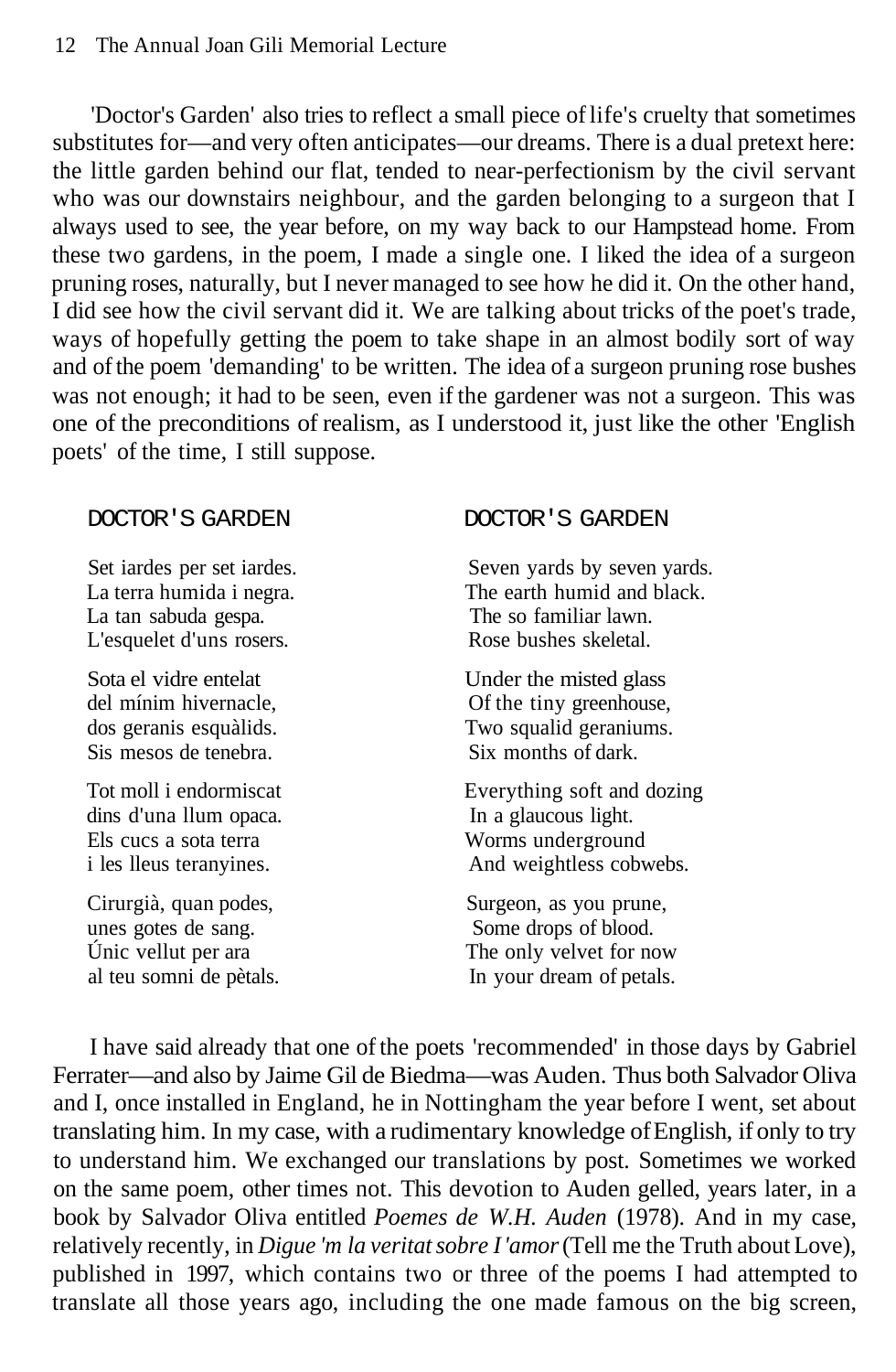'Funeral Blues', which both Oliva and I had translated long before *Four Weddings...,* with certain differences in our versions, both unrhymed. Anyway, the reason why I am explaining all this is because Auden was a significant influence in the composition of one of my poems from this period. The poem in question is 'El dia passa depressa' (The Day Goes Quickly By), inspired by Auden's lyric which begins:

> Now the leaves are falling fast, Nurse's flowers will not last, Nurses to their graves are gone, But the prams go rolling on.

#### EL DIA PASSA DEPRESSA

El dia passa depressa. És fosc, és fosc, quin neguit. Darrere els vidres, les ombres, a dins les cases, l'oblit.

Crema el gas a les estufes, se'm fa un nus a dins del pit. El veí que estossegava ara de sobte ha emmudit.

Del pub de la cantonada surt la gent. Se sent un crit. Una sirena llunyana es filtra per l'aire humit.

Ploren gossos, criatures, temen les pors de la nit. Passen cotxes, passen cotxes, duen cadàvers al llit.

La nit serà llarga, llarga. Quin udol, no l'has sentit? Un regust de cosa amarga se'm menja el cos adormit.

#### THE DAY GOES QUICKLY BY

The day goes quickly by. It's dark, it's dark, what unease. Behind the panes, the shadows, In the houses no memories.

The gas of the stoves flares up. A knot has formed in my chest. The neighbour who racks himself coughing Has suddenly stopped for a rest.

At the street corner people emerge From the pub. There's a shout. In the damp air the sound of a distant siren Is partly filtered out.

The dogs are whining, and children Fearing the night time dread. Cars pass, cars pass, Bringing cadavers to bed.

The night will be long, will be long. Didn't you hear those screams? An aftertaste of something bitter Eats me up in my dreams.

My devotion to Auden, however, did not stand in the way of my reading other poets nor of them then working their way into my own poetry. Thus, in 'Golders Green Crematorium' there is a deliberate merging of a specific English pretext—the view of a plume of smoke emerging from the crematorium chimney—merging with an image from a sonnet with an English setting by the great Catalan poet Josep Carner. A real English pretext and a literary one.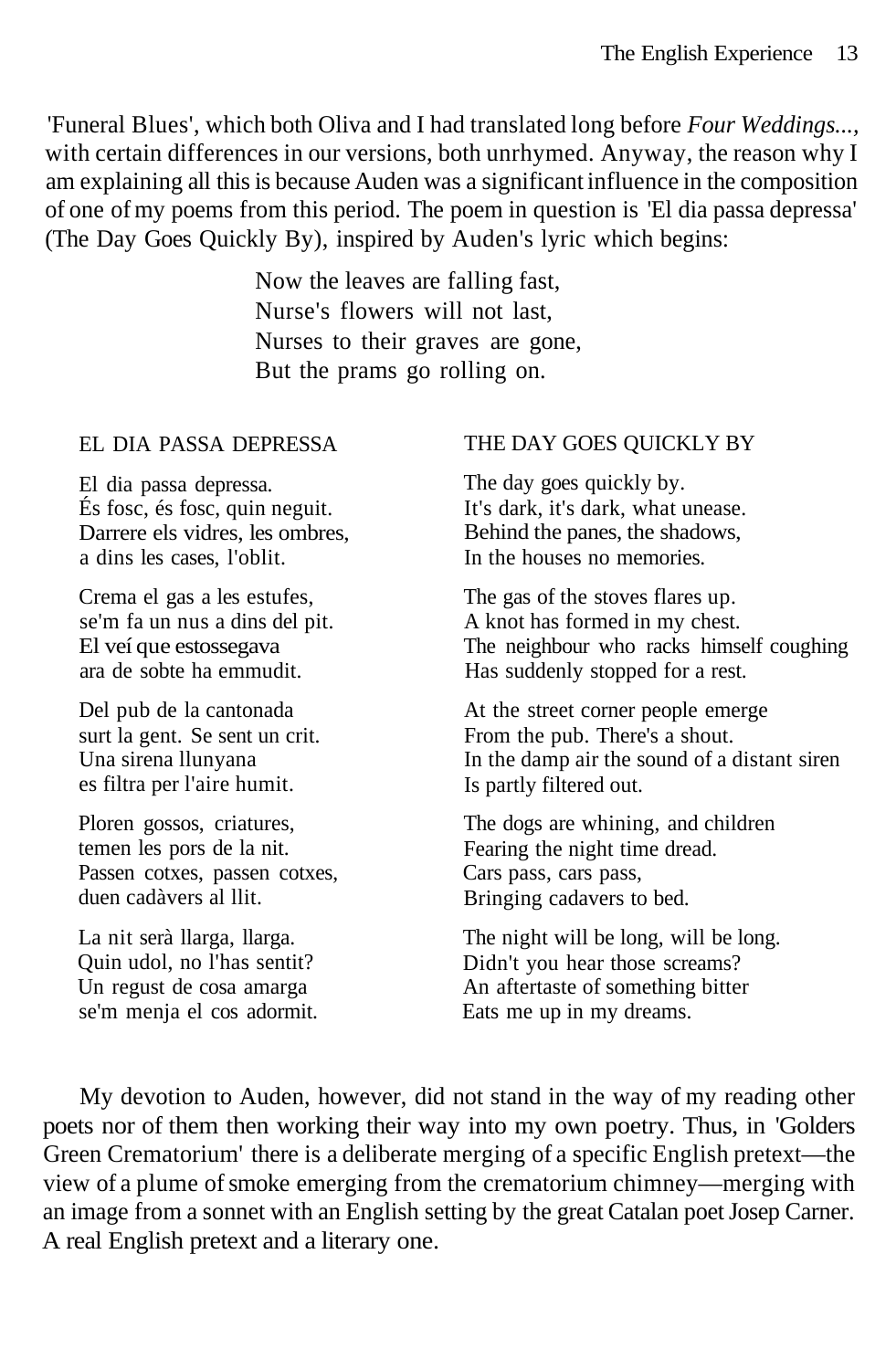#### GOLDERS GREEN CREMATORIUM

No hi pensis més en el xarol dels cotxes ni en les flors de colors amuntegades,

bons records i rutines de parents. El foc tenaç es va empassant cadàvers i no hi fa res que el sol desperti el món i cantin els ocells i lluï el cel. Si el pal.lid fumerol dalt de la torre se't queda pres a dins i se't fa un nus,

vés més depressa, mira a l'altra banda on hi haurà cases amb els seus jardins, cridòries d'infants, fresseig de branques i, darrere el filat, com cada dia, dues noies de blanc jugant al tennis.

#### GOLDERS GREEN CREMATORIUM

Think no more about the cars' shiny gleam, Or about the flowers, their colours heaped together, Good memories and the family routines. Tenacious fire is swallowing up cadavers. It means nothing that the sun may wake the world, That birds may sing and skies turn bright. If the pale cloud above the smoke-stack Gets caught inside you and starts to form a knot, Get a move on, look to the other side: There will be houses with their gardens, Shouts of children, rustling of branches And, behind the wire fence, as every day, Two girls playing tennis, dressed in white.

Then too the reading of John Keats—the laborious reading of Keats- and the proximity of Wentworth Place, the house where he lived and where memories of him are stored, gave rise to my sonnet 'Visita a Wentworth Place (Keats House)'.

#### VISITA A WENTWORTH PLACE (Keats House)

Tot el dolor del cor ara m'arriba amb la pluja que cau i el verd tan verd. Sobre aquests vells papers res no fa viva la lletra trista que amb el temps es perd.

Buides de tu contemplo les estances i m'assec al teu lloc al reading room. Ja no res m'apaivaga les recances. Dels teus anys ja no sento cap perfum.

^.Foren en va les teves malalties i tantes hores dolces d'aquells dies

amb els amics i Fanny pel jardí?

Ja no hi ha rossinyols a la prunera. La llum del sud serà la llum darrera -no espero millor sort-també per mi.

#### VISIT TO WENTWORTH PLACE (Keats House)

All the heart's pain is upon me now With the falling rain, the green so green: In these old papers nothing to allow The sad letters to live again, be truly seen.

In this emptiness I tour the exhibits And take your place in the reading room. Nothing can still my own regrets. Of your years I cannot catch the least perfume.

Were they in vain, your maladies, And those sweet daylight hours in the company Of friends in the garden, and with Fanny?

No sound of nightingales from the plum trees. The Southern light my last, I await -I cannot hope for better-the same fate.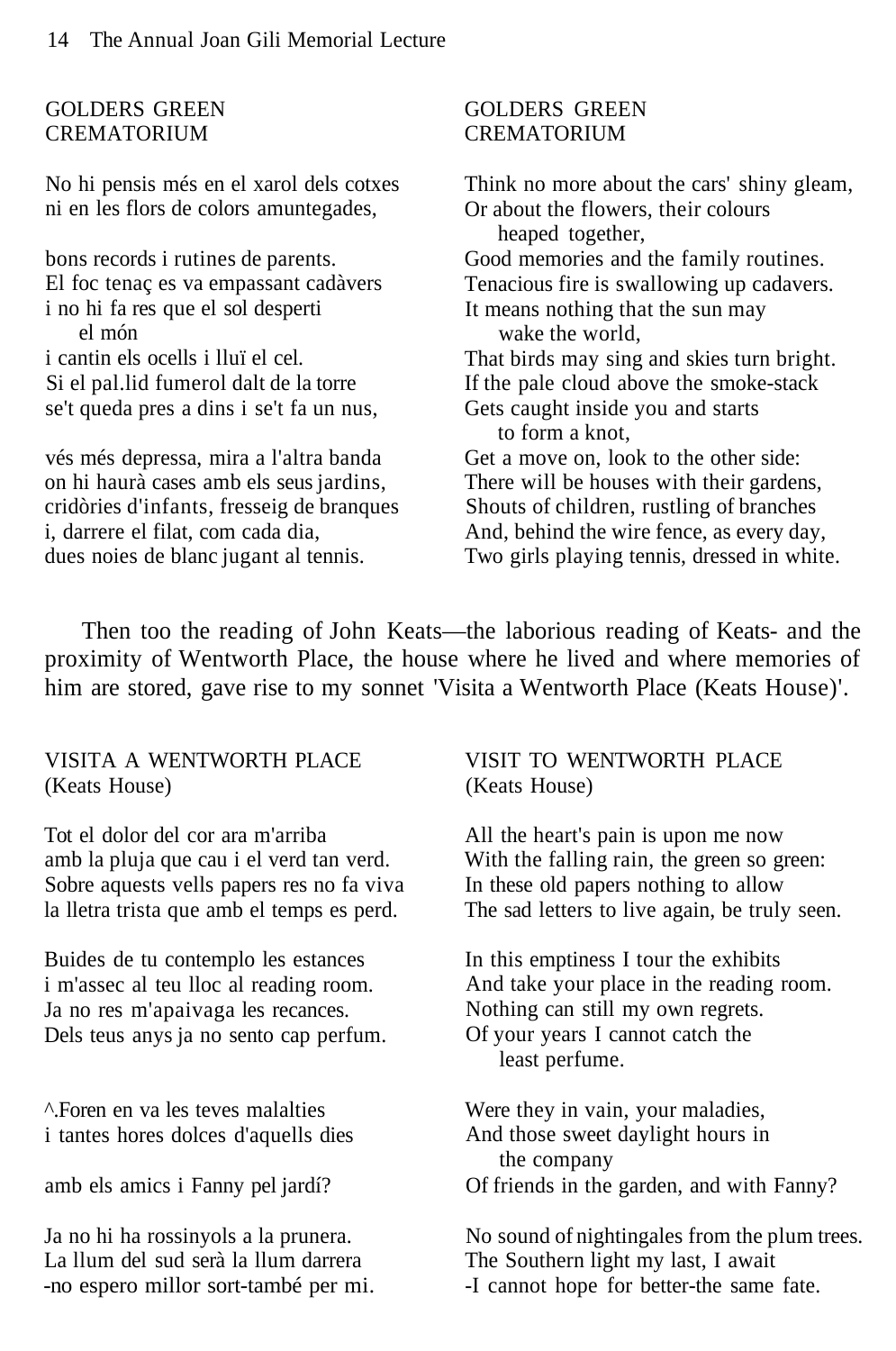I have referred more than once to Gabriel Ferrater in this paper. I have mentioned how we said good-bye before leaving for London, and also the advice he gave us about 'getting rid of home-grown tics'. I come now to talk about the time of his death, in relation to the short poem that I dedicated to him, urgently and still deeply upset, and then to the long poem that I wrote the following winter, a poem which represented an emancipation from the sort of poetry that we had set out to produce following his recommendations. It is a poem which, I must say, seen now at a distance, seems to me to mark a significant turning-point in Catalan poetry of that period. But let us first take the short poem. Gabriel Ferrater committed suicide at the end of April, 1972. We were living in Hampstead, as I have said, and our surroundings at that moment were in prodigious array. The great elms in their full greenness, laden with fresh foliage, the branches of cherry trees sagging with thick white or pink blossom, lilac hedges with their pale scented blooms, wisteria draped with heavy flowers, and, on the ground, the yellow carpet of daffodils, patches of ruffled hyacinths and multicoloured tulips. And birds whistling and singing as they hopped among the branches, and squirrels skipping everywhere with a strange restlessness. That is to say, we were surrounded by a springtime that was almost excessive, as I have only seen it in London, after the months of winter gloom. News of the death of Gabriel Ferrater reached us by post and it came as a savage blow: a contrast, too powerful to bear, with all the plenitude of the reborn life of Nature. A plenitude that we wanted to repulse. Thus this poem, a very simple one, confines itself to pleading for a neverending winter: perennial snow above all, trees and memories.

### DESPRÉS DE LA MORT DE G.F.

Petita primavera, esponerosa d'arbres, ?Què fas que te m'emportes els somnis d'un amic?

? Què fas amb l'herba nova, les fulles delicades, les flors esplendoroses, sinó augmentar el dolor?

Són buides les paraules, desertes les ciutats, ombrívoles les hores, tristíssims els jardins.

No avancis, toma enrere, despulla't de la glòria. Que neus eternes colguin els arbres i els records.

#### ON THE DEATH OF G.F.

Little Spring, Luxuriant with trees, What are you doing, taking From me the dreams of a friend?

What are you doing with new grass, Delicate leaves, Flowers in their splendour, If not adding to the pain?

Words are empty, Cities deserted, Hours shadowy, Gardens infinitely sad.

Do not advance, turn back, Cast off all your glory. Let eternal snows bury Trees and memories.

A simple poem, as I have said. But two things perhaps need to be explained. The first is that the word 'petita/little' with which it begins may seem to be in contradiction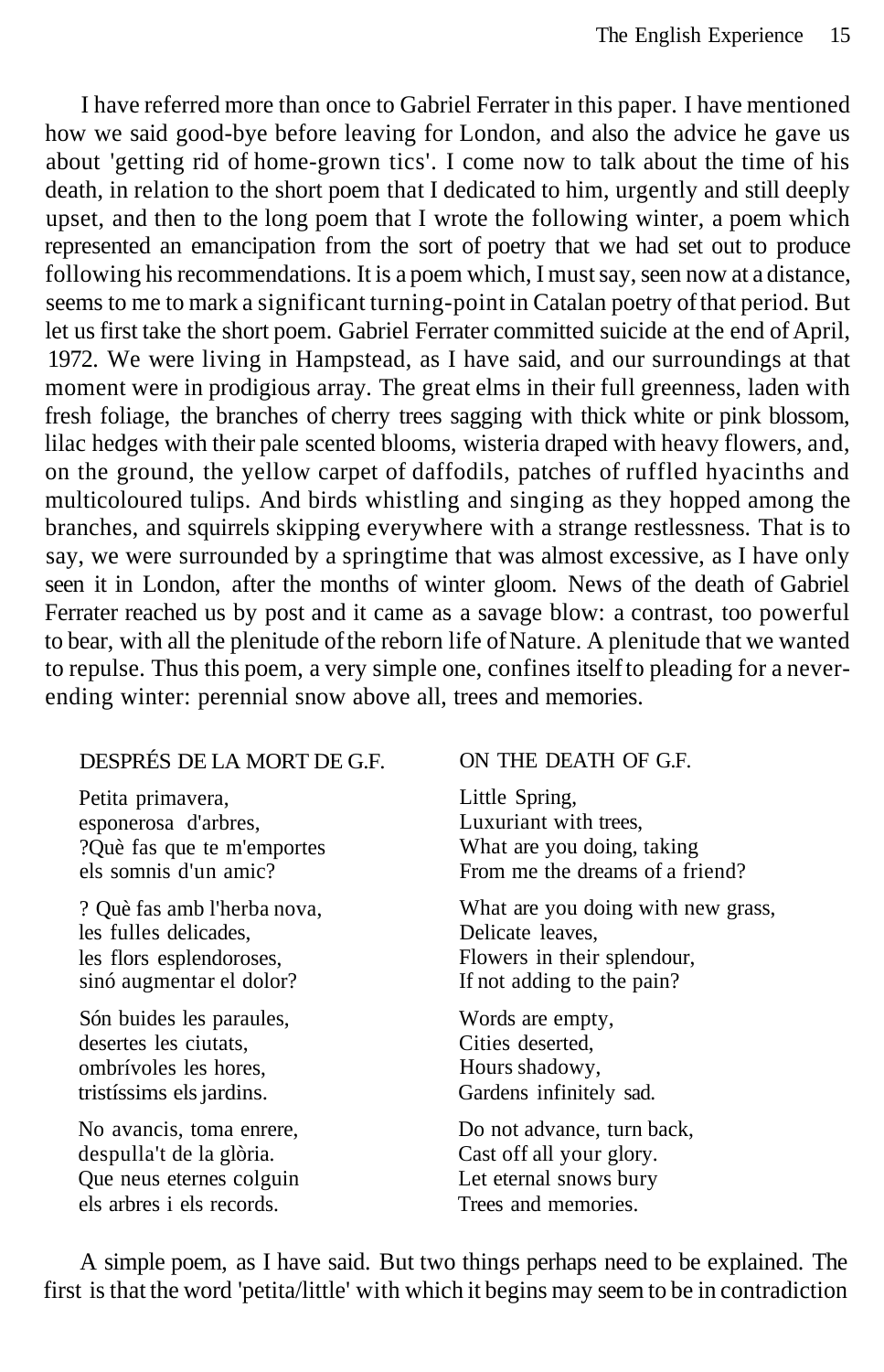with 'esponerosa d'arbres/luxuriant with trees' of the second line. The thing is that this particular spring was anything but 'little'. Here the term is an affectionate designation, almost divested of its etymological meaning, a kind of coaxing gesture aimed at awakening sympathy, at achieving a kind response, a *captatio benevolentiae.* The second thing to remark on is the faint presence of another English poet: Wordsworth. As I have said, my reading went beyond those poets that had been recommended. The two traces here of the Romantic poet come from the famous line from his 'Intimations of Immortality': 'Of splendour in the grass, of glory in the flower', with splendour now attributed, in my poem, to the flower, and glory attributed to springtime in general. The point is that both *glòria* and *esplendor* derive from Wordsworth. (It is perhaps worth recalling here that Wordsworth's poem has an epigraph which ends with the words 'by natural piety', the title precisely of a poem by Gabriel Ferrater.)

Notwithstanding these English allusions, which then rebound in the direction of Ferrater, this is an unsophisticated poem which could in no way satisfy me as a homage to the Catalan poet, to whom I was indebted for so many things. The following academic year, then, after the Christmas vacation, I began to write *Un passeig pels bulevards ardents.* The experience was almost one of being possessed. Obsessively, I devoted all my time to it. Then, when it was completed, I realized that it was a kind of poetry which broke with the basic tenets of realism, which was shot through with a mood of as-it-were visionary inebriation, full of direct or indirect quotations, the sort of poetry that Gabriel Ferrater would not have liked at all. For me it produced an extraordinary sense of release: moving out of apprenticeship, the first free acrobatic move after all the training, the discovery of a voice that was more truly mine. It occurred to me that here was the best homage that I could offer to the memory of Gabriel Ferrater, and I dedicated the poem to him with a preliminary inscription:

G.F.

VITAE LETERAEQUE AMICO ATQUE MAGISTRO IN MEMORIAM D.D.D.

It was my coming of age, an attainment that I owed to him: my new anti-Ferrater stance was a repayment to him, since, as Nietzsche said, 'you give scant reward to your teacher if you continue always as his pupil'.

The poem bears the noticeable imprint of Eliot's *The Waste Land,* but also strains from many other poets, not all of them English: Baudelaire, Dante, Montale, Jordi de Sant Jordi, Yeats, Apollinaire, Rosalia de Castro, Melville, and even the prophet Isaiah or the architectural historian Nikolaus Pevsner, a long quotation from whom is used as an epigraph:

The twentieth century is the century of the masses: mass education, mass entertainment, mass transport, universities with twenty thousand students, comprehensive schools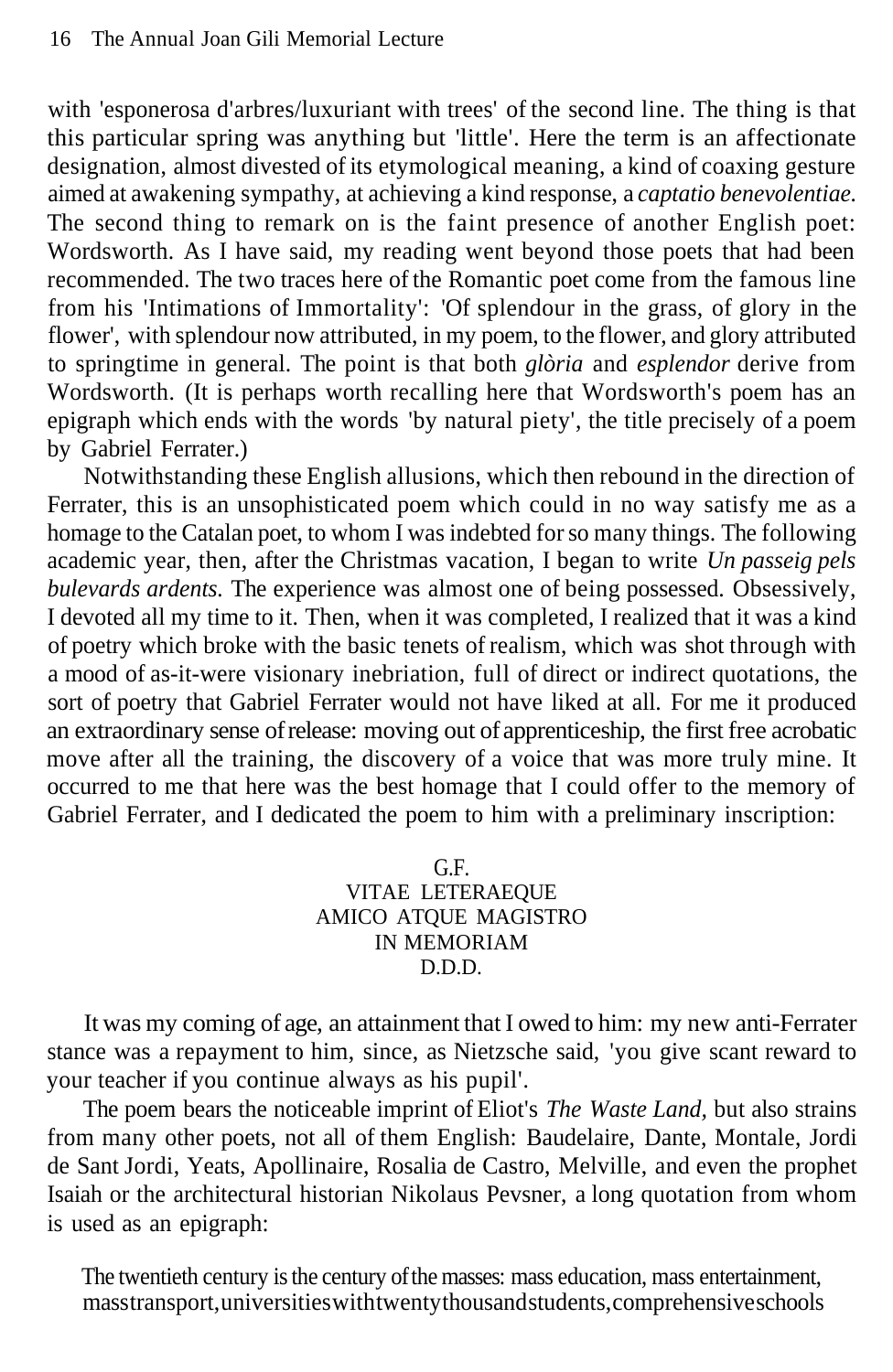for two thousand children, hospitals with two thousand beds, stadia with a hundred thousand seats. That is one aspect; the other is speed of locomotion, every citizen being an express-train driver on his own, and some pilots travelling faster than sound. Both are only expressions of the technological fanaticism of the age, and technology is only an application of science.

And it is also full of visual allusions: Hero delia Francesca, Mantegna, Seurat (whose magnificent *Une baignade à Asnières* I often used to call into the National Gallery to see on my way home from Queen Mary College). Musical allusions too: Bach, cryptically, and Schubert, very much overtly, with the inclusion of a stanza from his *Winterreise.*

The poem begins still in the realist mode: a journey on the London underground, which then takes us into the real *fourmillante cite* and also into the subjective *unreal city.* Confusion of two versions of the metropolis is the correlative of confusion in the spirit of the lyric self, and both versions are told or sung in a sequence of narrative and textual displacements, forming a texture which, while tending towards collage, does follow an original thread of story-line and evocation. Also present, of course, is the insoluble problem, the contradiction between art and life. 'Només l'ordre de l'art et donarà el repòs/Only the order of art will give you respite', says one line. And the whole piece ends with an invocation to Beauty, as the only force that can disrupt the monotony of life, as a liberating power against that 'central heating' of bourgeois mediocrity, as a palliative for all suffering and all misfortune.

Once the poem was finished I sent a copy of it to Pere Gimferrer who was just beginning to write in Catalan and who had been kind enough to publish an article about me in *Destino.* There Gimferrer was most complimentary about my excellence in the composition of 'minor' poems and in the art of pastiche. By sending him my *Passeig...* I wanted to show him that my sights were set higher. A few days later he wrote to me, returning my typescript with annotations and suggestions; some of these I took account of, others I did not, like his comment that never, in poetry, should scientific terms be used (aimed at my 'artròpode/arthropod' in the final canto). And he ended by acknowledging that 'although you are at home with classical poetic models and although undertakings like this one are for really heavy guns like Pound, the poem works'. There was no need for him to tell me; I knew well enough that the poem 'worked' and that, to some degree, it was a challenge to him particularly, officially instated as he was in the avant-garde. In fact, three years later, Gimferrer himself blithely served up a long poem, likewise reminiscent of Eliot, likewise divided into cantos. I am referring to *Lespai desert,* of course. But my *Un passeig pels bulevards ardents* had been in print for two years (since the first number of *Els Marges,* 1974) when his poem appeared.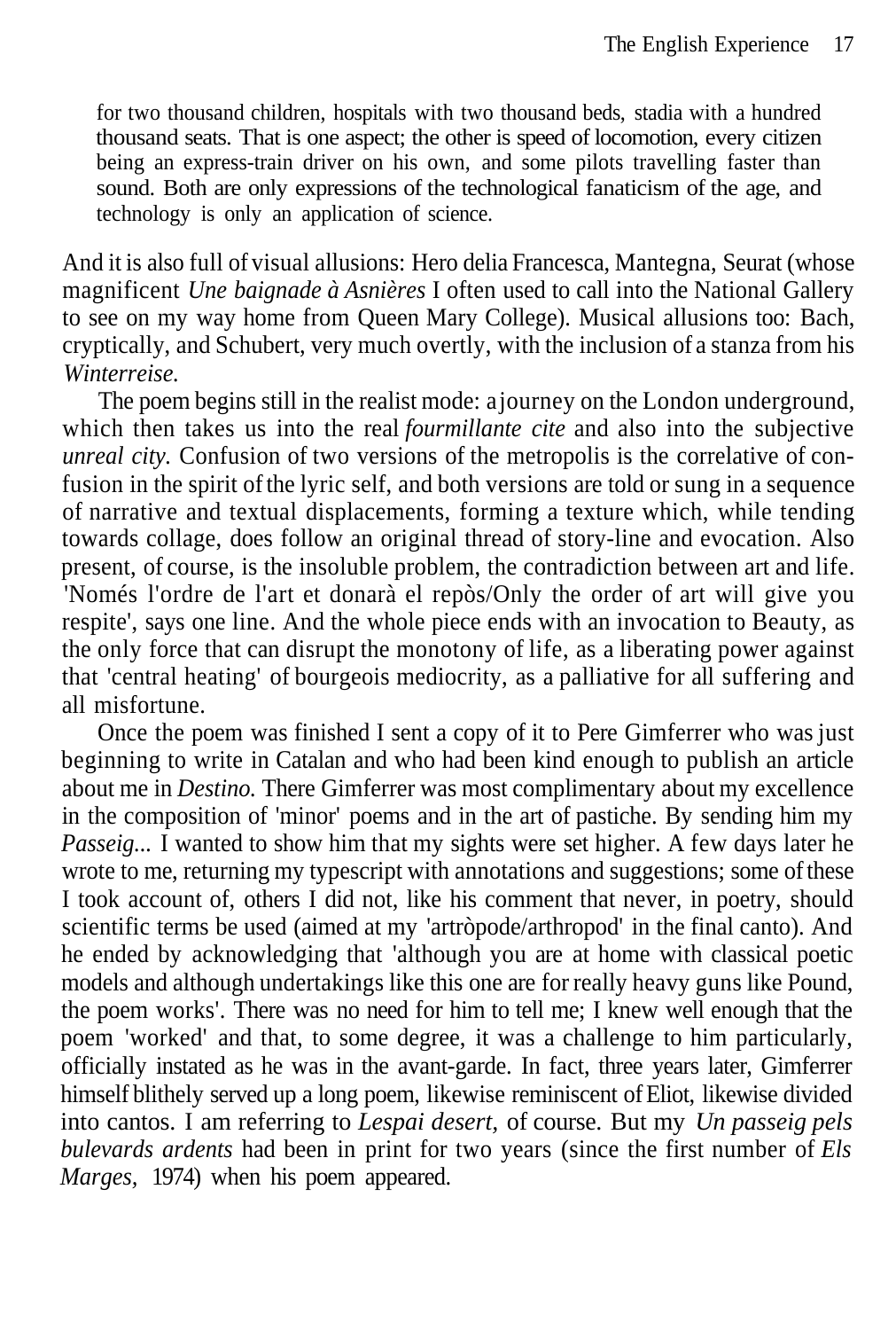#### UN PASSEIG PELS BULEVARDS **ARDENTS**

#### 1

Van tancar-se amb neguit les portes corredores,

darrere les muralles protegíem somnis encara dolços de llençols, olor de matinada, de taronja, esma, instint i basarda de llum. El dòlar s'ensorrava entre tipografies. Cada pausa era una surt a la memòria, cada rostre un parany, cada ull, estrany, esfumats pensaments i pells boiroses, només mitges paraules. Tanca't, tanca't al món com una porta corredora, preserva el teu sofrir del sofriment dels altres

i desa't ben desat, llibre entre pols,

ganivet al calaix, lluny de les xarxes més fines, conductores de corrents ignorats. *i,O* t'obriràs l'abric, la pell, el cor,

grapat de sal a la carn com un foc i correràs a l'encalç dels que fugen, parats, rendits en hermètics vinils, surant eterns sobre mars de neguit? Deixa al corrent el camí de la vida, segueix endormiscat darrere la muralla, repassa els titulars de la crisi del dòlar i, dins del cau nocturn on els homes són ombres,

espera la parada on et duran amunt escales grimpadores i un trepig apressat, mentre cada ull és un rellotge i corren sense ales missatgeres els turmells i els angles de les broques. Abandona't.

*Fourmillante cite. Design, music composed, Sound and make-up.* Quantes tones de rimmel,

carbonissa subtil al desert dels meus ulls. *Hypocrite lecteur, ricordi lafarfallal* Cada pas un sotrac, cada cotxe un taüt. Quina frisança a l'escorça dels cors, quin formigueig al pellatge del riu, quanta falsa alegria als moviments

#### A WALK DOWN THE BURNING BOULEVARDS

1

The sliding doors drew shut uneasily,

Behind the walls we clung to Dreams still soft from sheets, A morning smell, the scent of oranges, Instinct, sixth sense, the fear of light. The dollar collapsed among the small print. Each pause was a jolt to memory, Each face a snare, each eye a stranger, Blurred thoughts and foggy skins, Only half-words. Shut out, shut out The world as with a sliding door, Preserve your suffering from the others' suffering, And keep yourself well stored, a book in the dust, Knife in the drawer, far from the finest wires Conducting unknown currents. Or will you undo your coat, your skin, your heart, Handful of salt in the flesh like a fire, And run in pursuit of those who flee, Stopped, reduced to hermetic vinyls, Floating eternally on seas of angst? Leave to the current the road of life, Stay dozing behind the wall, Take in the headlines of the dollar crisis And, in the cave of night where men are shades, Wait for the stop where moving stairs And hurried steps will take you up, Where every eye is a clock, and Ankles and minute-hands go past Without the wings of messengers. Let go.

*Fourmillante cité. Design, music composed, Sound and make-up.* How many tons of mascara, Fine coal-dust in the desert of my eyes. *Hypocrite lecteur, ricordi lafarfalla'!* Each step a shock, every car a coffin. How urgent the surface of the hearts, What tingling on the river's skin, What false rejoicing in the movements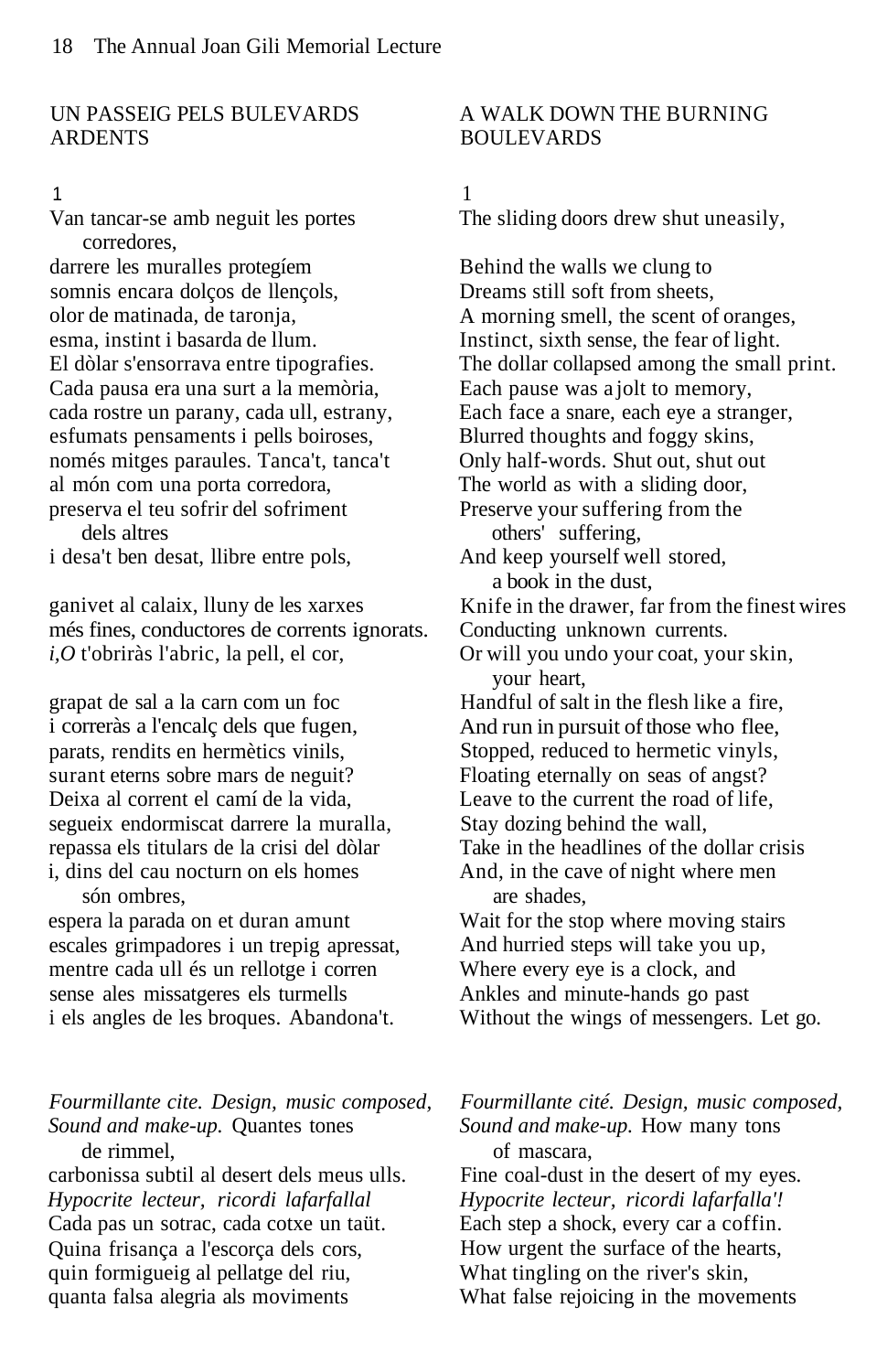del *bassotto festoso che latrava* dins de les venes dels passants. Dolor. Tant que se'ns desfigura la paraula. L'abril és el mes més cruel, barreja memòria i desig. Veus les ribes del riu?

*[Veus* guspires de llum diminutes de groc modulant els perfils i els vapors de la joia? El món és moviment i tot ordre impossible

Només l'ordre de l'art et donarà el repòs, vas dir-me castament mentre em besaves i te m'enduies lluny, de matinada. Fes-me veure la llum que reverbera, fes-me veure les ombres transparents, mostra'm la plenitud de les esferes, vaig repetir delejant impossibles. *Per me si va tra la perduta gente,* una veu repetia des d'un arbre. Vaig mirar-te anhelant per si somreies. Somrigueres. I bé, vaig dir-me, llança't.

Sota la pell d'aquest món que cobreix una pell més subtil, delicada, on formiguegen continents de por, tots desitjant i fugint el contacte, no vaig trobar el paisatge, tanmateix, gens estrany. M'has enganyat, et vaig dir, i el retorn

és del tot impossible. Baixava en dolç pendent

la prada cap al riu. Al lluny, la factoria, fumejava boirosa i es reflectia en l'aigua. Eren les onze del matí. La gent, ajaçada indolent damunt de l'herba, esperava tan sols un punt dolç de calor. Què fan tots tan vestits? Vaig dir- te amb la mirada.

No és el cos el vestit més decent? Vas riure'm a la cara i te n'anaves. Vine, corre, em cridaves des de lluny, jo et mostraré el paradís de la calma. Vas despullar-me tot en un moment, amb les puntes dels dits tan febroses com flames.

Cal ésser pornogràfic i innocent, em vas dir,

mentre em baixaves l'eslip transparent

Of the *bassotto festoso che latrava* In the veins of the passers-by. Grief. So much it disfigures our words. April is the cruellest month, mixing Memory and desire. Do you see the river banks? Do you see the tiny specks of yellow light Changing the outlines and the mists of joy? The world is movement and all order impossible. Only the order of art will give you respite, You said chastely as you were kissing me, Bearing me far away, one morning. Make me see the light which resonates, Make me see the transparent shadows, Show me the fullness of the spheres, I repeated, seeking the impossible. *Per me si va tra la perduta gente,* A voice reiterated from a tree. I looked at you and wanted you to smile.

You smiled. All right, I said to myself, go on.

Under the skin of this world which conceals A finer, more delicate skin,

Swarming with continents of fear All desiring contact and fleeing from it, I didn't, though, find the landscape strange.

You've deceived me, I said; to return Is completely impossible. The meadow sloped Gently down to the river. Far off, the factory

Smoked in a haze, reflected in the water. Eleven o'clock in the morning. People,

Idly stretched upon the grass,

Were waiting only for a gentle warmth.

Why so heavily dressed? I asked you with my eyes.

Isn't the body the most decent of clothes? You laughed in my face and went away.

Come, hurry, you cried from the distance,

I'll show you the paradise of calm.

You took my clothes off in an instant,

Your fingertips as feverish as flames.

We must be pornographic and innocent, you said,

As you pulled down my filmy briefs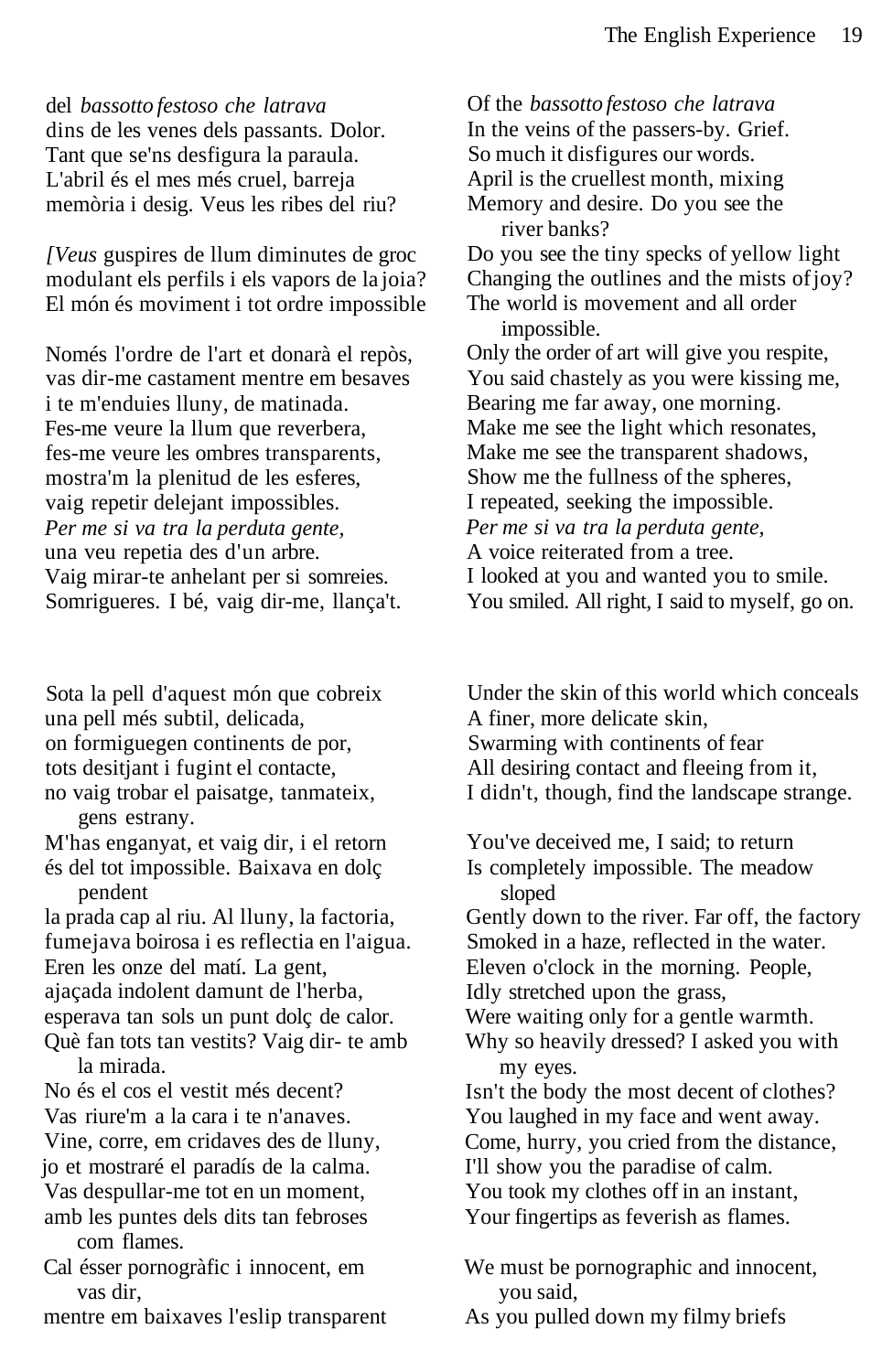que em cobria desigs i basardes d'una ànima impotent que amb manaments i amb vells mites morals tu m'excitaves, sense sang ni raó ni un plaer mínim. Vaig escolar-me als teus braços. Després, veient-me inútil, vas abandonar-me. Which concealed the desires and fears Van recollir-me uns catalans astuts que anaven mont enllà. Jo, malferit, tentinejava en penombres confuses. Doctes doctors em cosiren a píndoles. Mireu-lo des de baix, algú va murmurar, cabria tot sencer en un pam de paper. Quina miraculosa perspectiva: primer les plantes dels peus i les benes que l'embolcallen li fan com de túnica. Veus els plecs dels genolls? *^El* turonet que fan els genitals i al capdavall la testa lacerada branda i branda mentre segueix el trontoll del camí? Què et recorda? Aquell sol sostingut, aquell sol sostingut que posa un bri

- d'angoixa al concert de les veus. Pensava una
- altra cosa.
- Pensava en el bandit sicilià

sobre el marbre glaçat de la comissaria. Sempre penses imatges, mai sorolls. Cal pensar pensaments, algú recomanava. I em vaig endormiscar amb aquell trontoll i amb l'escalfor i el perfum de les martes.

*Un cors gentil m'a tant enamorat,* cantava el cor de les dames. Venien a poc a poc sota l'ombra dels arbres. Una llum irreal, més que cap d'aquest món, tornava els cossos del tot transparents i es veia el políedre on estaven inscrits.

Tot anava avançant, dames, geometria, cap a l'antic cobert, antic sempre novíssim.

Of an impotent soul you aroused, with commands And with old moral myths, Without blood or reason or the slightest pleasure. I sank into your arms. And later, Finding me useless, you left me.

Some shrewd Catalans picked me up As they came over the mountain. I, badly wounded, Was groping in confused half-light. Skilled doctors restored me with pills. Look at him from below, someone murmured, He'd fit on a slip of paper. What a miraculous prospect: Start with the soles of his feet and the bandages Wrapping him like a tunic. Do you see the folds of his knees, the mound Of his genitals and, below, The damaged head which sways to and fro To the rise and fall of the road? What does he remind you of? That constant sun, That constant sun which imposes a touch of angst On the concert of voices. My mind was elsewhere. I thought of the Sicilian bandit On the cold slab in the police station. You think always of images, never of sounds. Best to think thoughts, someone proposed. And I fell asleep with the swaying, With the heat and the scent of the martens.

#### *Un cors gentil m'a tant enamorat,*

Sang the ladies' choir. They came Slowly under the shade of the trees. An unreal light, never seen in this world,

Was making the bodies quite transparent,

Revealing the polyhedron where they were inscribed.

All was advancing, ladies, geometry,

Towards the ancient shelter, ancient always new.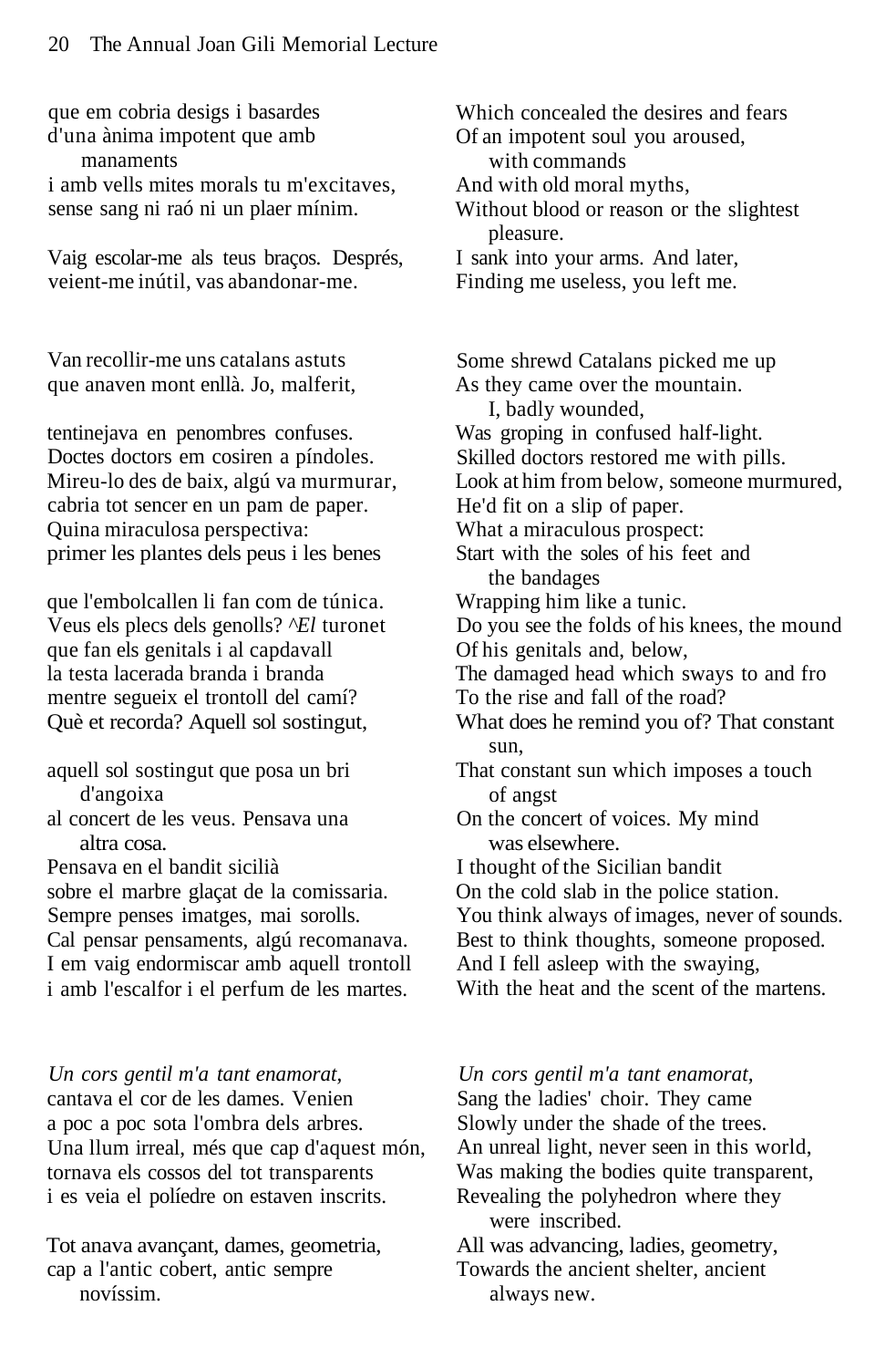Un ventijol suau només servia per dur flaires d'espígol, xeringuilla, roses vermelles, llessamí i lilàs que amagaven, llunyanes, altes tanques. Jo, cavaller, m'estava allà, badoc, meravellat de la claror del dia i ni tan sols gosava respirar ni mirar-me els cavalls darrera meu. L'ample capell em donava bona ombra. *Mere dreams, mere dreams!,*

una alosa cantà. I vaig tornar a sentir els plors dels adamites.

Van començar a barrejar-se les formes. Van començar a esgrogueir-se els jardins, *gardens where the peacock strays with delicate feet upon old terraces.* I un remolí m'engolí en un moment entre salmons i verats que saltaven, fins que, abraçat al taüt del meu cos, vaig albirar l'esplendor de Bizanci.

*Unreal city.* Blanc i fred palau. Heures que es mengen antigues drassanes. Tigres que salten enmig de bambús, fugint dels ulls d'una lluna llunyana. A prop del riu hi passegen soldats. Uns, asseguts sota fràgils acàcies, llegeixen cartes d'amor, al solell, mentre s'estira mandrosa la tarda. Sortint del pont hi ha un ciclista aturat, quan jo m'hi atanso, s'ha tornat de marbre. Vaig i el despullo del seu gec pelfut, miro amb tristesa els seus membres d'estàtua. Li beso els llavis encara calents. Fujo de pressa abans que vingui un guàrdia. On aniràs que no et trobin els folls? Quin coll de llum et durà a l'altra banda?

Vols amagar-te al jardí del convent? Ara és obert i repiquen campanes. Pujo pel marge agafant-me als matolls, fa un vent que talla i que glaça les basses. Miro si em miren i veig ben gebrat el monument als caiguts per la pàtria.

Sento musiques que vénen de lluny. Val més que et fiquis a dins d'una escala. A gentle breeze served only to convey The scent of lavender, mock orange, Red roses, jasmine and lilac Hidden in the distance by tall fences. I, a knight, was standing there, distracted, Amazed at the day's brightness, Not daring even to breathe Or look at the horses behind me. My broad hat gave me good shade. *Mere dreams, mere dreams!,* a lark was singing. And once more I heard the tears of the Adamites. The forms began to melt into one another, The gardens to turn yellow, *Gardens where the peacock strays With delicate feet upon old terraces.* And an eddy engulfed me in a moment Among leaping salmon and mackerel, Until, clasping my body's coffin, I glimpsed the splendour of Byzantium.

*Unreal city.* Cold white palace. Ivy consuming ancient shipyards. Tigers leaping among bamboos, Reeing the eyes of a distant moon. Beside the river soldiers are walking. Some, sitting beneath frail acacias, Are reading love letters, in the sun, While the afternoon lazily stretches out. At the end of the bridge a cyclist has stopped; When I approach him, he has turned to marble. I go and take off his velvet jacket, Sadly I look at his statue's limbs. I kiss his lips still warm. I run away before a policeman comes. Where will you go to avoid the fools? What pass of light will take you to the other side? Do you want to hide in the convent garden? It is open now and bells are ringing. I climb the bank, clinging to the scrub, There is a biting wind which freezes the ponds. I look to see if I' m watched and see all frozen The memorial to those who fell for their country. I hear music coming from the distance.

Better to go inside some staircase.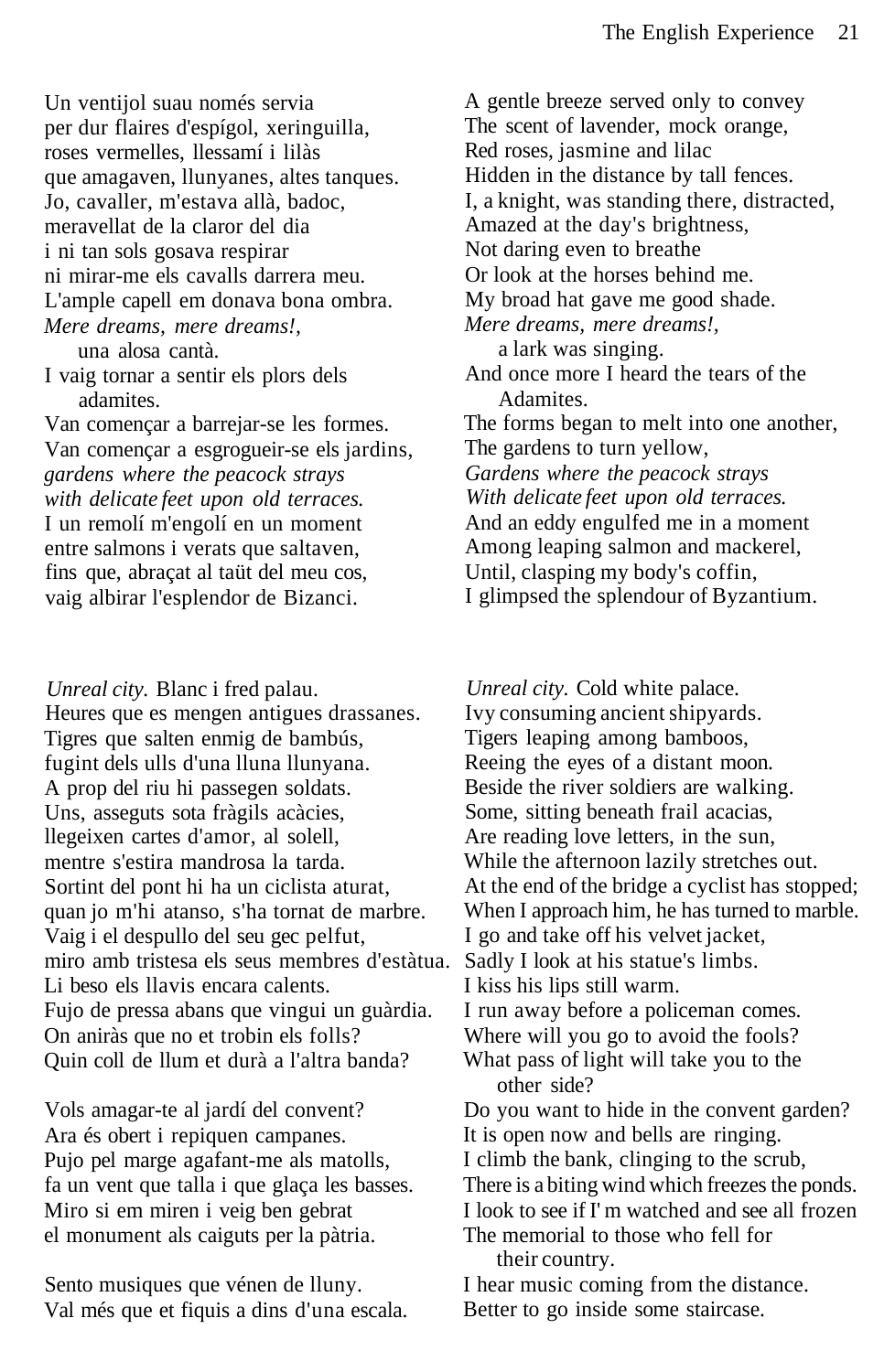Són els soldats que se'n van cap al front, amb els fusells i una tendra rialla. A matar moros, eslaus i jueus?, crido, poruc, desviant la mirada. Cent ulls de fera se'm claven ardents i el cos em pesa de tanta metralla.

*Que Paris était beau à la fin de septembre.* Corria un aire tebi com de final d'etapa

i ens estàvem, xerrant, a la llum del migdia. Aviat cadascú fugiria content pel seu camí secret, irreal de tants somnis. Ah, dolor, contingut lleopard, endormiscat al redós dels til·lers. Aquell món s'esfumava. Potser tots ho sabíem

i ens estàvem tranquils, somrient mansament,

immortals dins l'instant que fixàvem per sempre.

*Que Paris était beau à la fin de septembre.* Quin és el teu secret, quin és el teu secret?, m'anaves repetint. Traçàvem figures a la sorra, teoremes tan antics com nosaltres. Jo callava. Qui sap quines tempestes s'amagaven dins d'aquell caparró, quins desitjós incerts, quins viatges remots saltant d'un arbre a l'altre

amb el teu cos elàstic. Quin secret? *Am Brunnen vor dem Thore, Da steht ein Lindenbaum. Ich traumt'in seinem Schatten So manchen süssen Traum.*

Ah, dolor meu, sempre a l'aguait, pantera, aquell món s'esfumava, s'esfumava. Quin és, el teu secret?, només vas dir-me. Corria un aire tebi com de final d'etapa.

*Que París était beau à la fin de septembre.* Hauríem perseguit, junts, la Balena Blanca? They are the soldiers going to the front, With rifles and gentle laughter. To kill Moors, Slavs and Jews?, I cry fearfully, turning aside my gaze. A hundred wild beasts' eyes burn through me

And all the shrapnel weighs my body down.

#### 7

*Que París était beau à la fin de septembre.* There was a warm breeze like the end of a season And there we were, chatting, in the light of noon. Soon each would flee quite happily Down his secret road, unreal with so many dreams. Ah, grief, discreet leopard Sleeping in the shelter of the limes. That world was fading. Perhaps we all knew it And took it calmly, smiling gently, Immortal within the instant we fixed for ever. *Que Paris était beau à la fin de septembre.* What is your secret, what is your secret? You repeatedly said. We traced Figures in the sand, theorems As old as ourselves. I was silent. Who knows what storms were hidden Inside that little head, what uncertain desires, What remote journeys leaping from tree to tree With your elastic body. What secret? *Am Brunnen vor dem Thore Da steht ein Lindenbaum. Ich traumt' in seinem Schatten So manchen süssen Traum.* Ah, my grief, panther always on the alert, That world was fading, fading. What is it, your secret? you simply said to me. There was a warm breeze like the end of a season. *Que Paris était beau à la fin de septembre.* Would we, together, have hunted the White Whale?

Blood flows within our veins, Nights like howling, beasts without carnage,

Corre la sang dins de les nostres venes, nits com udols, feres sense carnassa,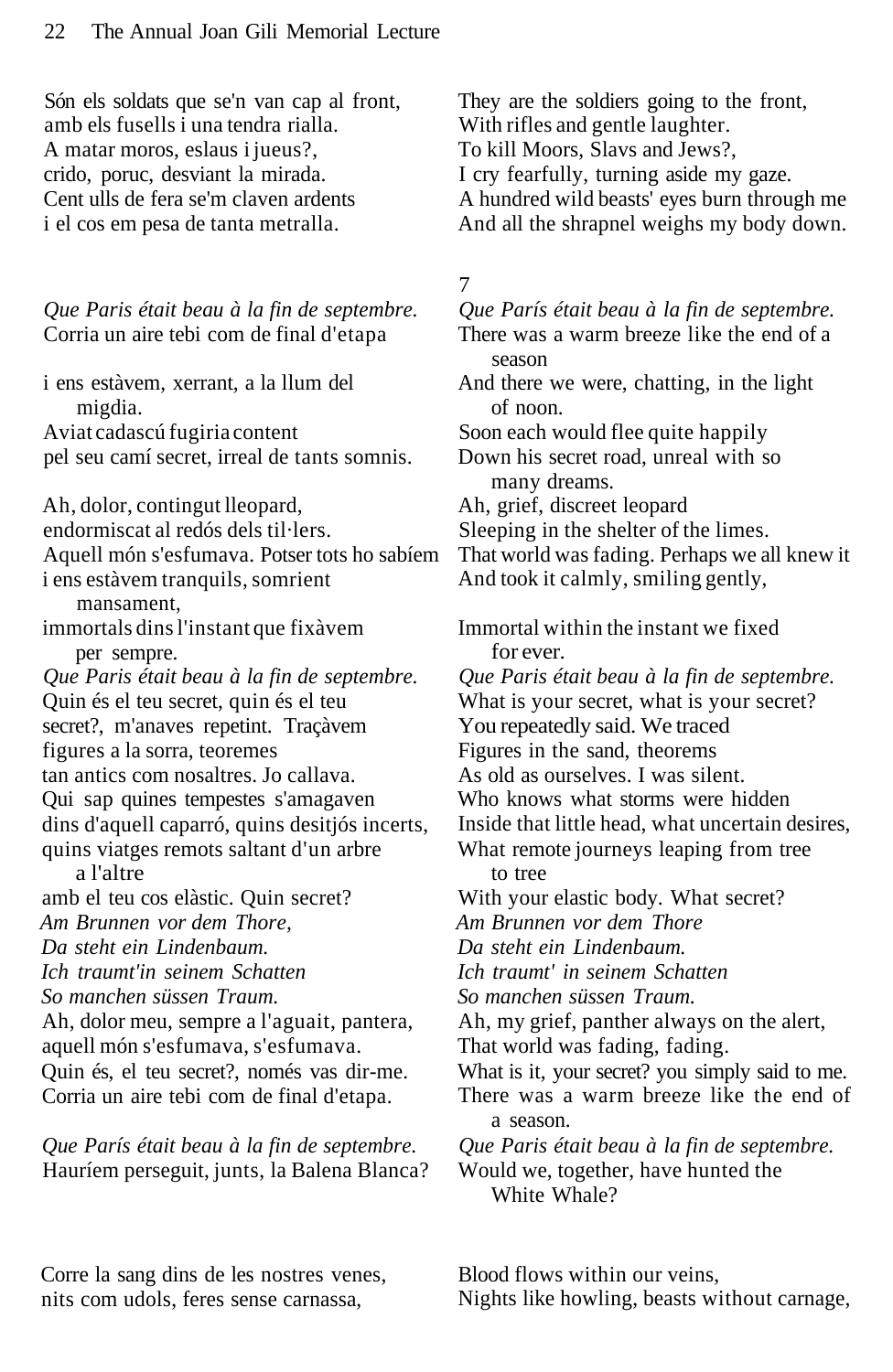ullals i ulls, guspires a la fosca. I vam cercar l'amor, l'abril corria amb els seus tremolors i amb perfum de lilàs. *D'a sede que m'abrasa, craras f antes apagad o queimor...* Madame, madame... Missenyora fugia pels jardins deixant entre les branques filagarses de gasa. *Valets de chambre* em seguien voraços. Adolescents, donzelles, roses roses de seda aparegudes al corall dels somnis. Els pètals dels teus ulls, com papallones sobre la pell, sobre les fulles, sobre... Com un bosc sobre un bosc, en tempesta perpètua,

fòsfor i estels i la saba dels llavis. Jo, terbolí, fosc corrent de la mar, Gulf Stream d'amor desfent-me sobre illes, agitant les palmeres, enduent-me cases, poblats, destrossant els sembrats, esbullant cabelleres sobre platges i aromes. Madame, madame, plaer meu, vida meva, goig i desfici, cruel Pentesilea. Lluna del Iemen, Tigre de Bengala, Torre de vori, Card entre llirs, dona'm la darrera punxada verinosa que se'ns endugui llac endins i ens perdi entre ruïnes del teu cos, del Temple, Monestir transparent, Balena blanca, Aspid sagrat, Amor, *ora pro nobis.*

Tusks and eyes, flashes in the dark. And we looked for love, April rushed past With its tremors, the scent of lilacs. *D'a sede que m'abrasa, craras f antes apagad o queimor...* Madame, madame... Milady was fleeing through the gardens, Leaving threads of gauze upon the branches. *Valets de chambre* greedily followed me. Youths and maidens, pink silk roses Appearing in the coral reef of dreams. The petals of your eyes, like butterflies Upon the skin, upon the leaves, upon... Like a wood upon a wood, in perpetual storm, Phosphorus and stars, the juices of the lips. I, vortex, dark current of the sea, Gulf Stream of love breaking upon islands, Shaking the palm trees, bearing away Houses, villages, destroying the crops, Tangling hair over beaches and scents. Madame, madame, my solace, my life, Pleasure and angst, cruel Penthesilea. Moon of the Yemen, Bengal Tiger, Ivory Tower, Thorn among Lilies, give me The last poisonous bite

Which will take us into the lake and lose us Among the ruins of your body, the Temple, Transparent Monastery, White Whale, Sacred Asp, Love, *ora pro nobis.*

Caravanes que fugen, ploroses, arrosseguen uns farcells prou pesats. I masos

cremen lluny.

Ara torno endarrere, veig cares conegudes que ja no em reconeixen. Basarda i por

els empeny. Fam i pesta desola tots els poblats d'Europa.

Hi ha exèrcits que saquegen, pagesos revoltats,

clergues que es venen l'ànima a irrisoris dimonis.

Corre, cavall, oh corre! Quin verd tan clar té el faig!

El salitre rosega el fons de les pintures, un artròpode es menja el text dels manuscrits. Amor, amor, i et beso, porta'm braçals .

de roses

Escaping, weeping caravans are dragging Heavy loads. And farms burn in the distance.

Now I turn backwards, see faces I know And know me not. Distress and fear

drive them on.

Hunger and plague lay waste the cities of Europe.

There are armies plundering, peasants in revolt,

Priests selling their souls to ridiculous demons.

Gallop, horse, gallop! How bright is the green of the beech

Saltpetre eats at the background of paintings, An arthropod gnaws at the manuscript texts. Love, love (and I kiss you), bring me armfuls of roses.